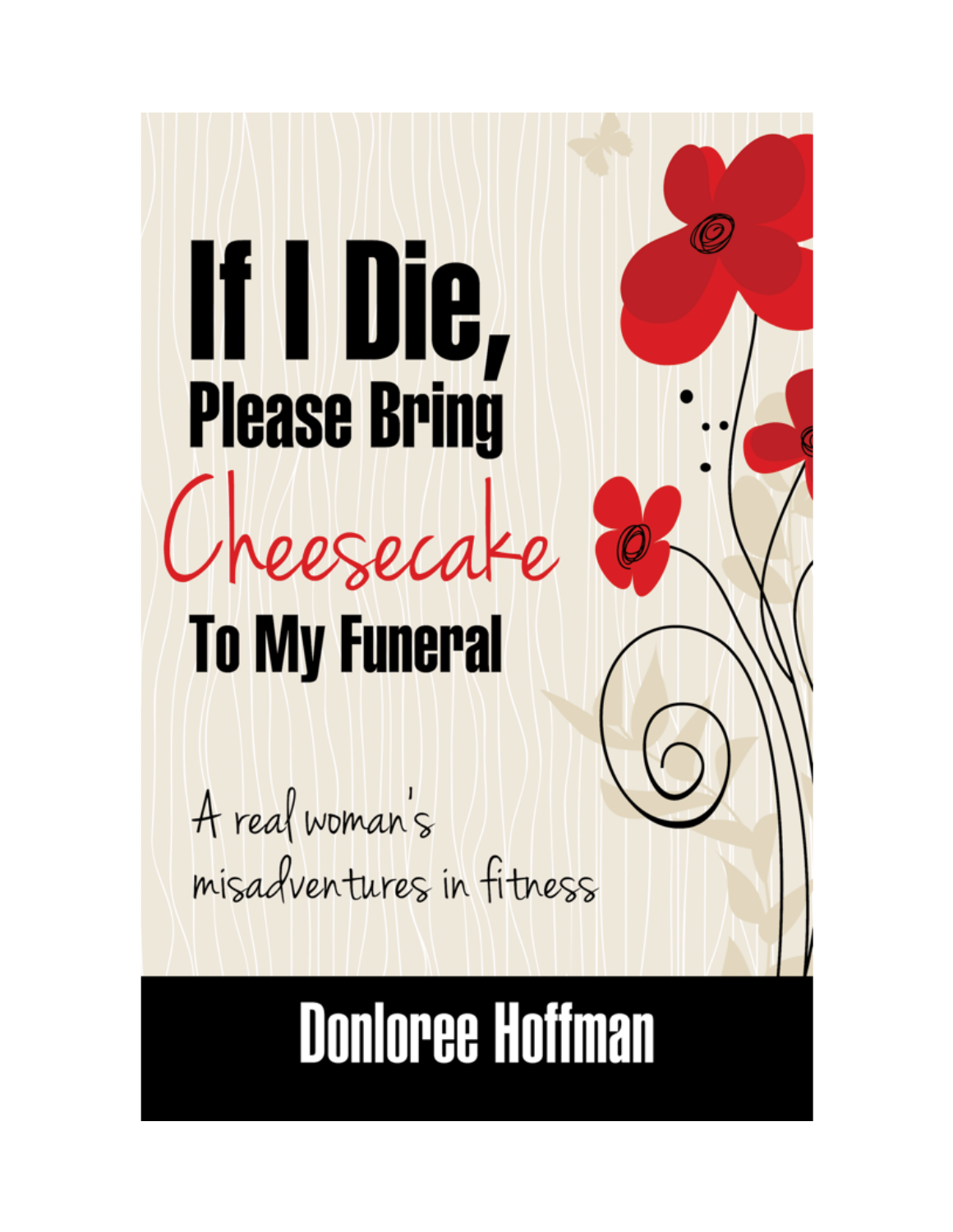*If I Die, Please Bring Cheesecake to My Funeral Donloree Hoffman Copyright 2012 | DonloreEbooks Edmonton ISBN 978-0-9879551-0-4*

This ebook is licensed for your personal enjoyment only. This ebook may not be re-sold or given away to other people. If you would like to share this book with another person, please purchase an additional copy for each recipient. If you're reading this book and did not purchase it, or it was not purchased for your use only, then please purchase your own copy. Thank you for respecting the hard work of this author.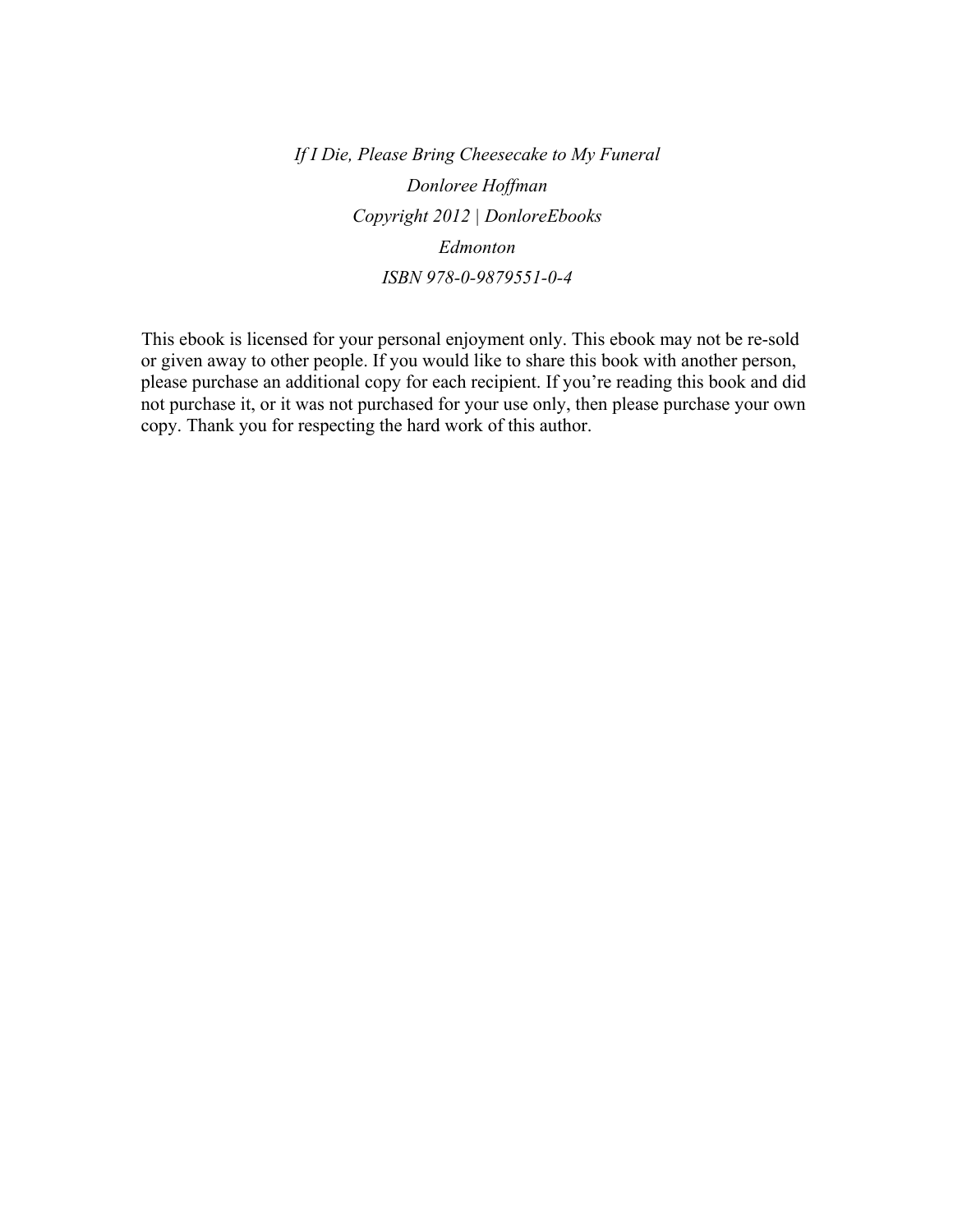# **DEDICATION**

*For my two biggest fans.*

*Mom.*

*Thank you for naming me Donloree and always laughing at my 'funniness and silliness.'*

*Jon.*

*Without you, I would not be who I am. Thank you for never letting me give up on my dreams, and doing anything and everything to make them happen.*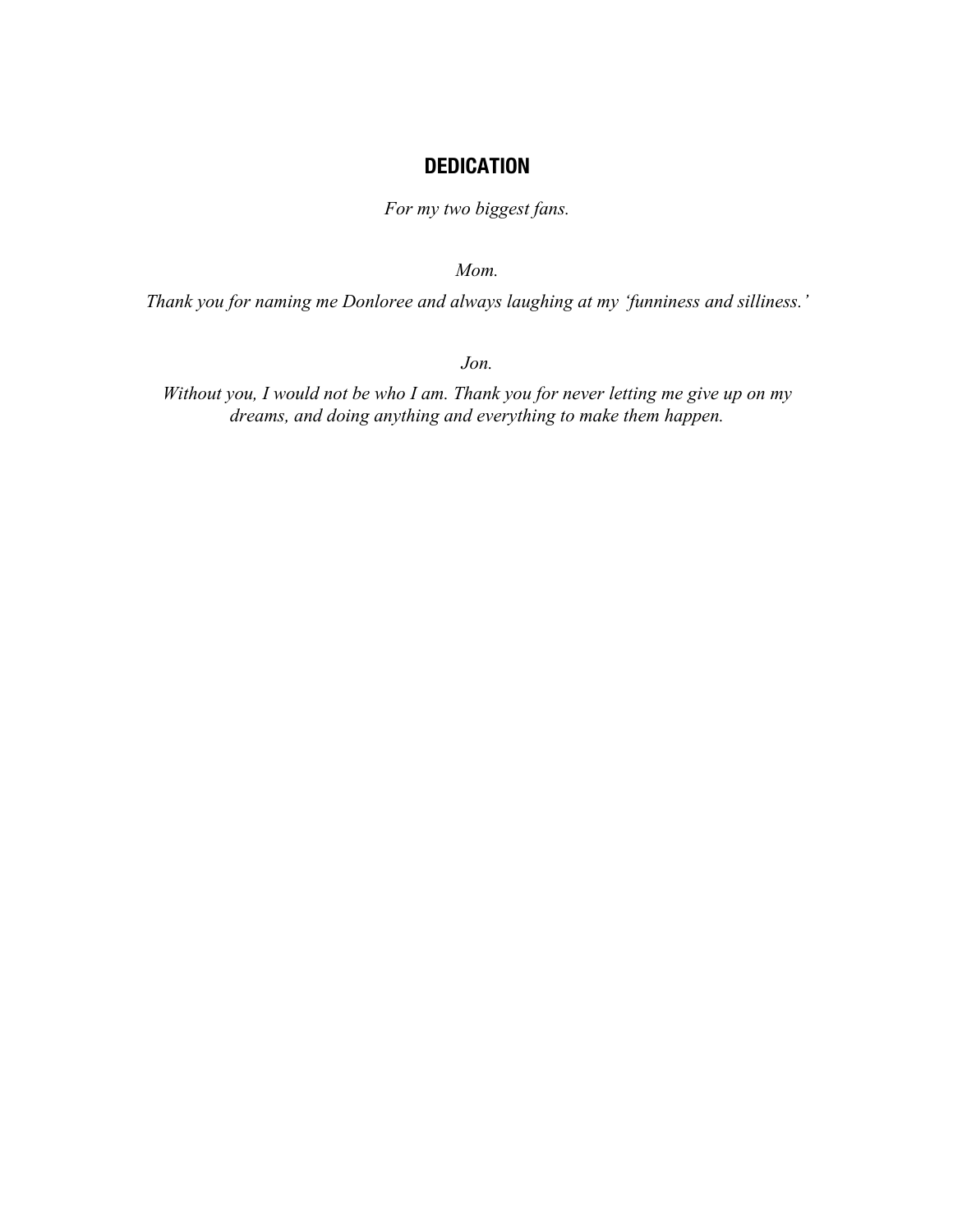# **TABLE OF CONTENTS**

I Blame Angelina An Apple a Day Keeps the Ambulance Away New Things in the New Year Popularity isn't as Grand as They Make it Out to Be What's in a Name? Starting Your Day Right Red and Cream Zebra Something Every Woman Needs Honesty Really is the Best Policy It's All Greek to Me! Not for the Faint of Heart Ridiculous Rules I Do Not Love Kayaking Myth Busting **Confessions** About the Author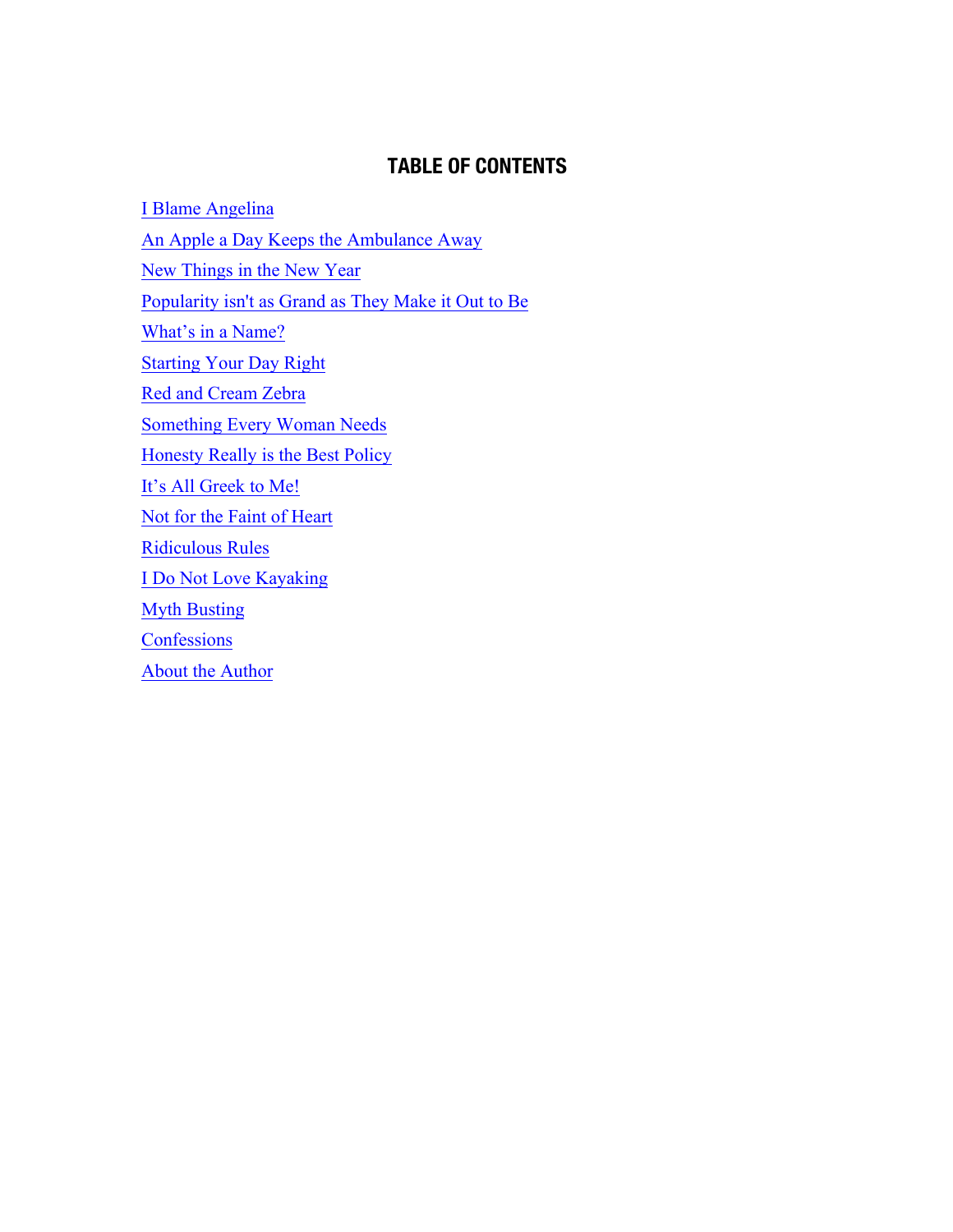# **I BLAME ANGELINA**

I have spent more of my life than I would like to admit, hoping and praying that Angelina Jolie would get a muffin top.

She has failed me in every way.

Even after giving birth, she still remains muffin top free. If she had a muffin top and embraced it, all women everywhere would be liberated.

My faith in Angelina to champion the everyday woman was so great that I decided to not be overly concerned about my muffin top. After all, the last thing I would want to be is out of fashion when the muffin top became the next big thing in haute couture.

To be ready for Angelina's show of daring, I consumed M&Ms, Doritos, white breads, and pastries on a regular basis, and also avoided strenuous exercise.

The muffin top has yet to make an appearance at New York Fashion Week. After over a decade of waiting, I finally realized it was never going to happen.

It was time to liberate myself of wearing *foundational undergarments,* akin to a straight jacket, in order to fit into my clothes. What can I say? I think it's important to be able to breathe *and* sit down without looking like you've pulled every muscle in your back.

A woman can only wait so long for Angelina to come through for her before its time to change tactics.

It was time to get to get my arse to the gym.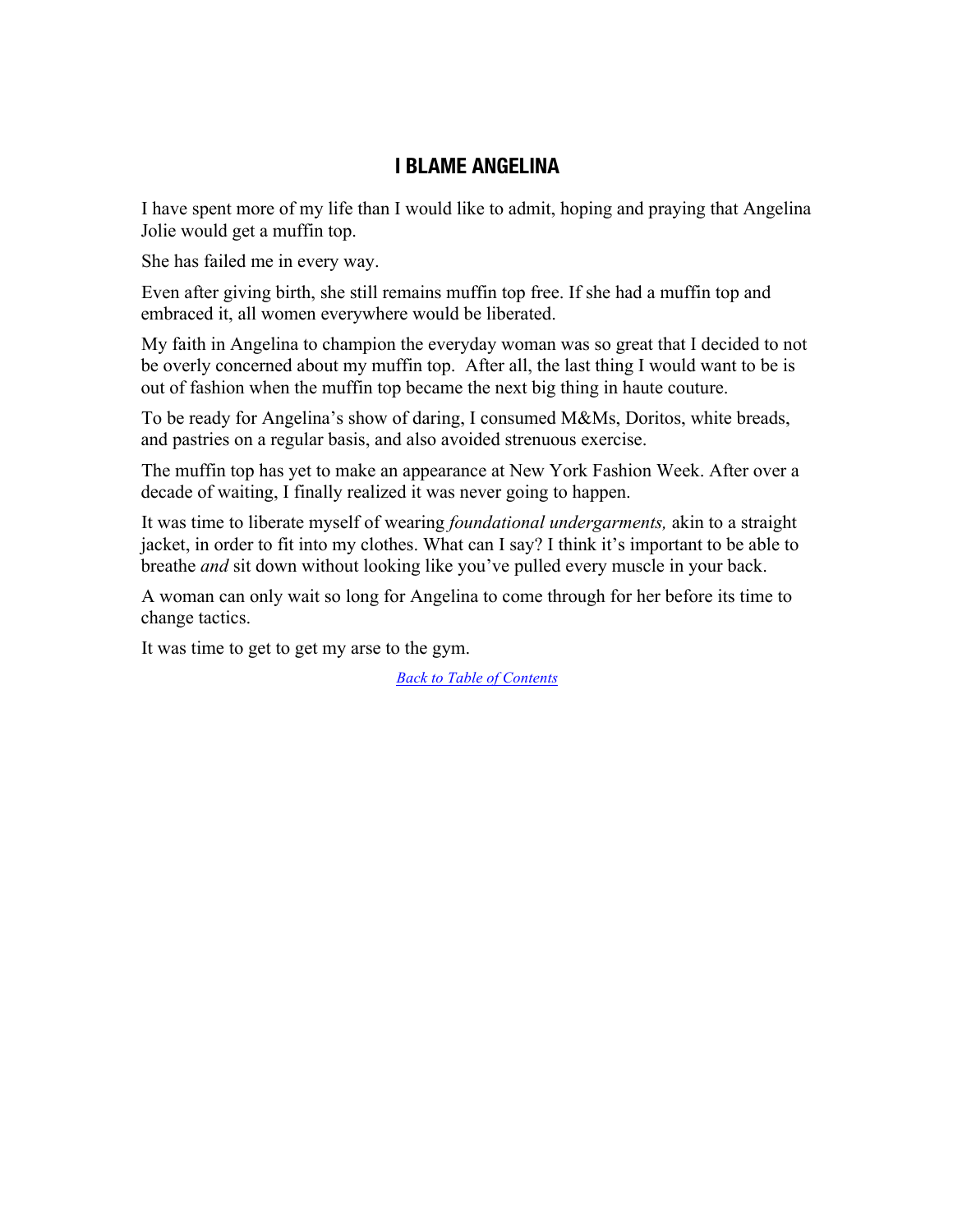# **AN APPLE A DAY KEEPS THE AMBULANCE AWAY**

While thinking about how to combat my slower-than-a-slug metabolic rate, I had an epiphany. Why not hire an expert to help me get rid of the muffin top? Pure genius! I completed a good, old-fashioned Google search for '*Muffin Top Slayer*.' Poor results were returned.

Go figure.

After more sensible Googling, I found a personal trainer who fit my '*Muffin Top Slayer*' ideals and booked an appointment.

Before starting with a personal trainer, you are required to fill out a bunch of forms promising that you are healthy and will not sue the trainer if you die; which only makes you think you're about to die.

Then the assessment appointment comes, which involves measurements you never wanted to know, activities you can barely do, and a confessional of all your sedentary and dietary sins.

While discussing my current nutrition, or lack thereof, I was given a broad guideline to start with — eat real food.

If it's a fruit, a vegetable, or you can kill it, eat it.

Simple enough.

I immediately implemented the eating plan. I went home, baked some brownies, and *killed* them.

Then I felt guilty.

For the remaining three days leading up to the first training session, I followed the eating plan without fault. An hour before I left to get my muffin top's butt kicked, I consumed a heaping plate of spinach, bell peppers, cucumbers, tomatoes, and half an avocado.

Popeye would have been proud.

I went to the gym early so I could warm up to ensure medical help wouldn't be required to get me back home. The gym was colder than a meat locker. I kept my sweat pants and warm-up jacket on during my brisk jog. At the one-mile point on the run, I was on the verge of heat stroke. To keep from stroking out, I attempted to strip off the outer layer of clothing while continuing to run.

**Word of advice:** In order to avoid near-death experiences on the treadmill, press pause before taking off any warm-up clothing.

The training session kicked off with a circuit of weight lifting with sprints mixed in. I anxiously completed the first exercise and started to feel rather nauseated.

Then came the step-ups.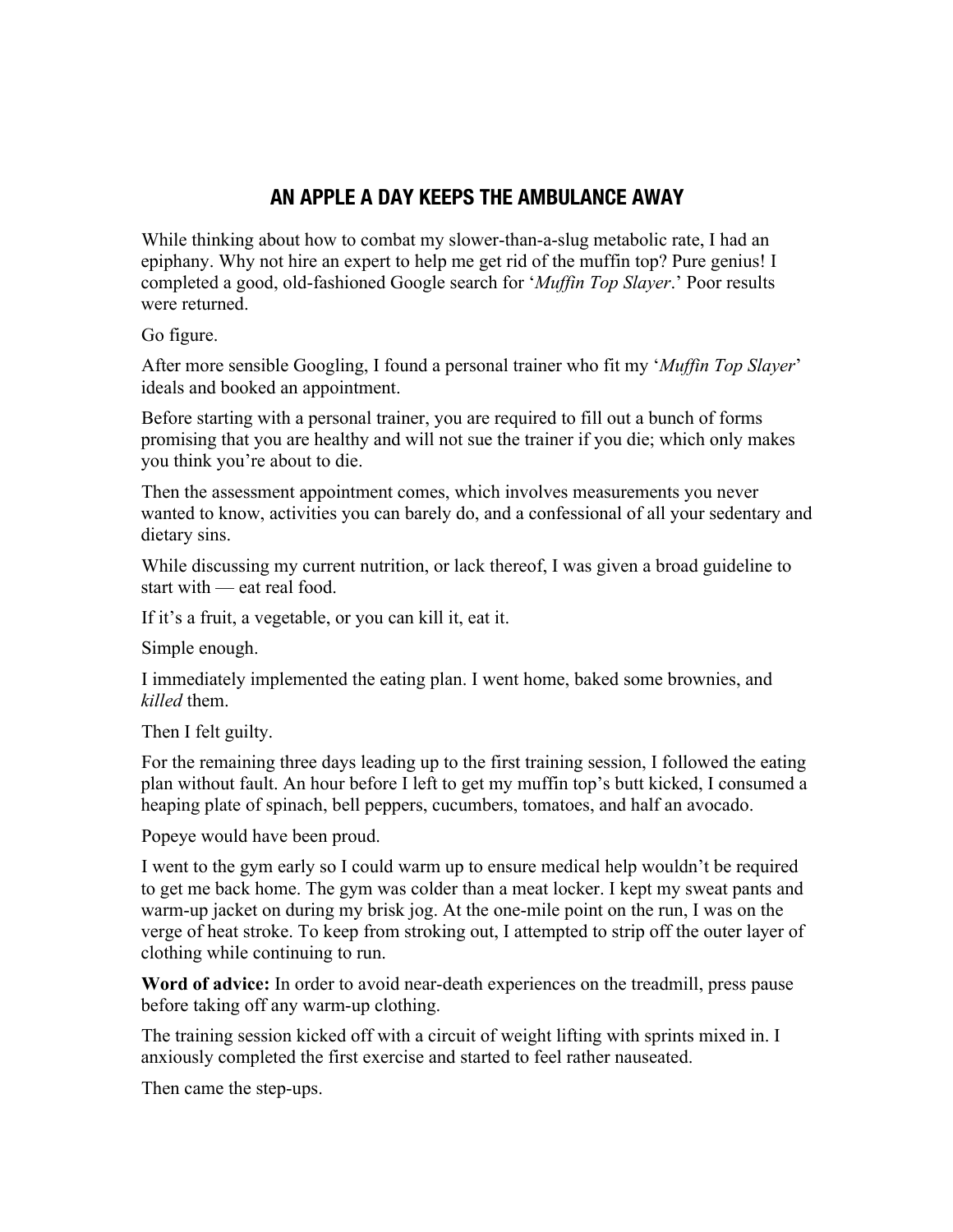I was pouring sweat and we were only two minutes into the work out. On the last step-up, I started to see black dots and suddenly had to sit down.

Then I had to lie down.

The Muffin Top Slayer towered over me and looked rather concerned.

I looked quite pale…deathly pale.

I drank some water and tried to get a grip.

**Muffin Top Slayer**: *"Are you okay? Do you need some Gatorade? An ambulance? You look really pale.*

**Donloree**: *"I'm good. I just need a minute. GOSH. Apparently I am totally out of shape."*

**Muffin Top Slayer**: *"It's always eye-opening for people, but I am surprised, seeing how you do go to the gym somewhat regularly. What did you eat today?"*

**Donloree**: *"I ate really well. Heck, I even had a huge salad an hour ago."*

**Muffin Top Slayer**: "*Ahh…that's the problem. You should eat a piece of fruit before training. Here, eat my apple."*

I sheepishly ate the Gala while sitting on an exercise bike. The black spots started to dissipate and, five minutes later, I was a new woman. I completed the rest of the workout like a woman on a mission.

Another valuable lesson learned from the school of hard knocks: An apple a day keeps the ambulance away.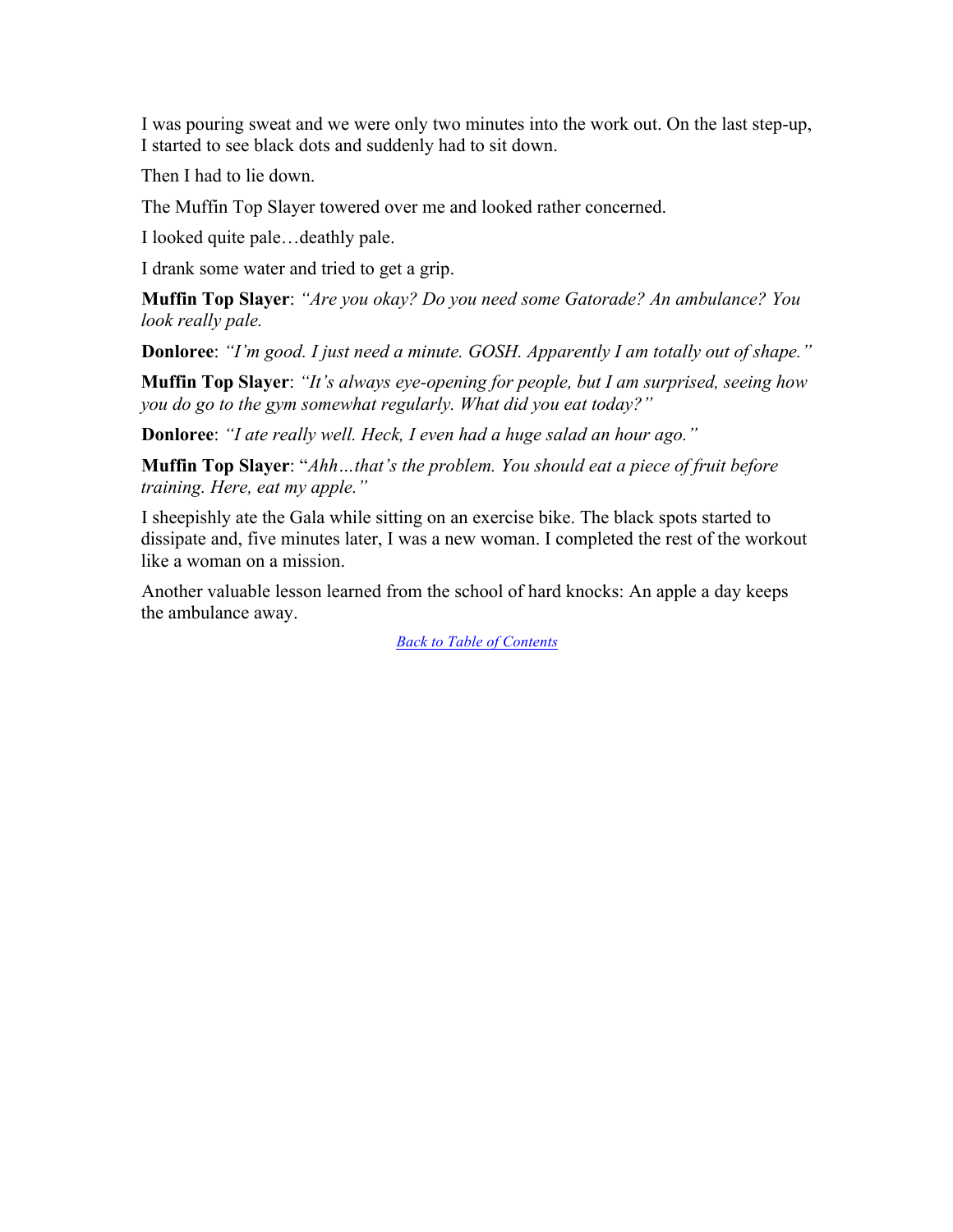# **NEW THINGS IN THE NEW YEAR**

I am absolutely sure a man invented skiing. I don't know many women who would decide to strap long boards to their feet, climb thousands of feet up a sheer mountainside, and then slide down as fast as possible, while trying to avoid trees, cliffs, and other natural speed bumps, with only two thin poles to assist them in not dying.

A few years ago, my husband and I went on a New Year's ski trip with his company to Kicking Horse Resort in Golden, BC. It was a last minute addition to our holidays, but it was free. I love free things, so I agreed after a few seconds of contemplation. I promptly went out and purchased new snow pants, gloves, ski socks, and a few other cold weather necessities, since I start to freeze whenever the temperature drops below -8 Celsius.

Honestly, it was a great excuse to go shopping.

We heard that snow blades were the way to go, so we each rented a pair on the mountain and strapped them on. Once we were ready to start skiing, I immediately had to go to the washroom. I started the hike across the lodge in my ski boots. All first-time skiers should be required to attend a class called *'Walking in Your Boots Without Making a Fool of Yourself*.' There is zero mobility from your big toe to your mid-calf, which makes it extremely difficult to not look ridiculous while walking. I clomped awkwardly and loudly across the lodge and nearly tumbled down the stairs three times before I reached the bottom.

Finally, we started skiing, or at least I thought we did. We started down a hill with about two degrees of incline, close to the ski lift. I started to scream and panic. My husband started to sigh. We saw a ski class in action 30 feet up the small slope. I laboriously sidestepped close enough to eavesdrop, until it became obvious I was doing everything they were doing, only 10 feet behind them. The ski instructor gave me a nasty glare, so I decided it was best to move on.

After a few more times down my '*practice hill'*, we started up the ski lift.

Why don't people explain things to you?

Do I look like a woman that knows what she is doing?

Ski lifts come equipped with safety bars that you are supposed to pull down so you don't fall off the lift while traveling up the side of a mountain. How are you supposed to know about this blessed safety feature if no one tells you? We traveled thousands of feet up the side of a mountain and hung hundreds of feet above the earth, wearing slippery pants without the safety bar in place. I wrapped my leg around the chair and clung onto the side rail for dear life, while trying to keep my poles and snow blades in my possession.

About halfway up the mountain, I made a comment about how a safety bar would make the ride up much less stressful. The worst part was when the lift stopped and then started to violently rock back and forth. We were a quick stop away from learning how to '*heliski'*, and I definitely didn't want to learn that on my first real skiing adventure.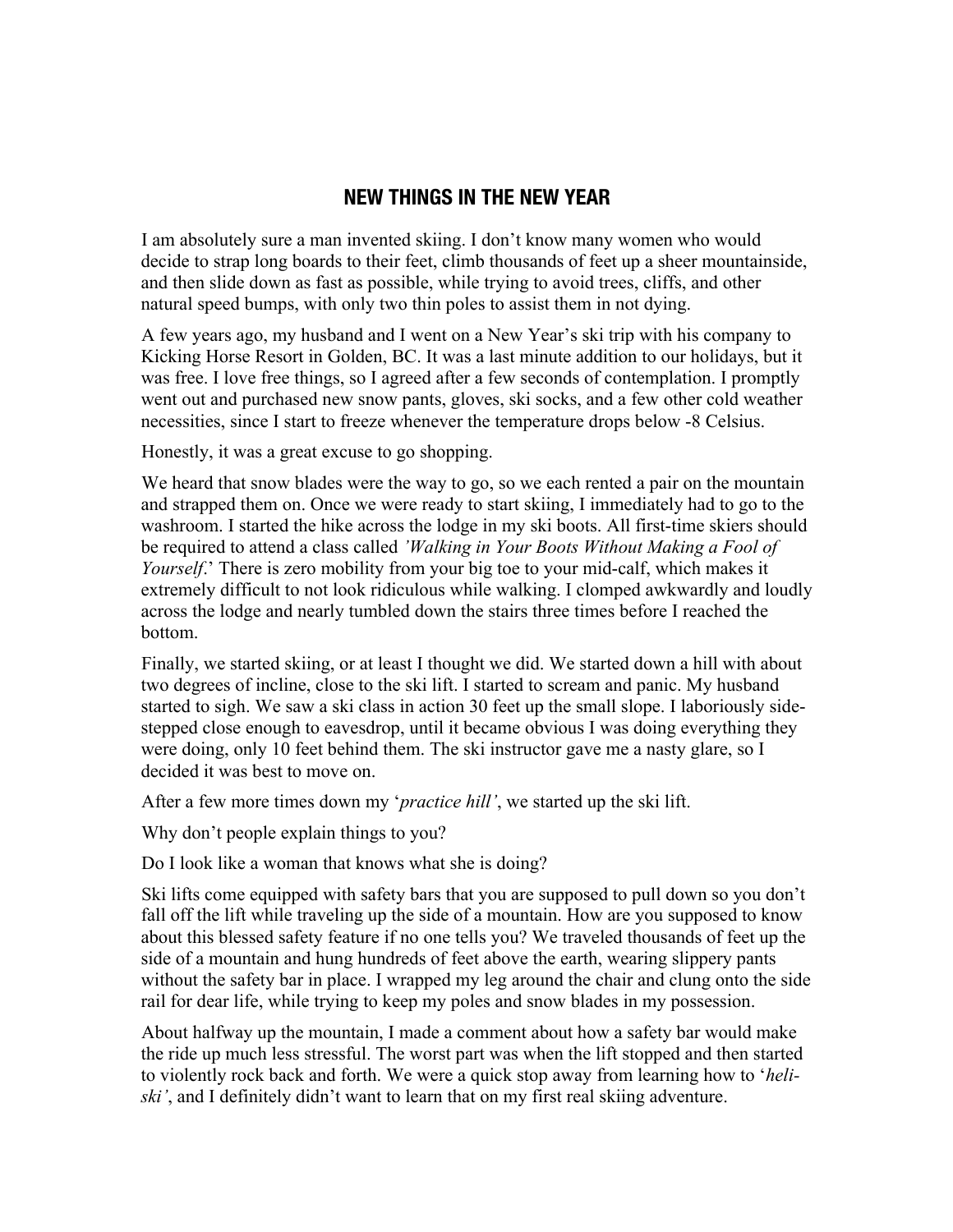The last time I skied was when I was 14 years old with my youth group at Crystal Mountain. I kept to the bunny hill and rope tow. At the end of the day, I mustered up enough nerve to try a run, but ended up using my skis like a sled, sliding down the hill on my butt. Looking back now, I realize that day can't actually be classified as skiing. Everyone who heard that this was my first day of skiing grimaced, shook their heads and told me that Kicking Horse is an expert mountain. Then, each and everyone one of them wished me luck. Thanks. If there is one thing I am not, it's an expert skier.

Once we managed not to slip off the lift and arrived at the top of the Catamount lift, I had a full-blown panic attack. I suddenly realized I had to go down the hill on the boards I had happily strapped to my feet just an hour earlier. I desperately wanted to have a happy couple experience with my husband, so I tried to smile and to ski across the hill. It took me about 15 minutes of skiing back and forth, while trying to keep the panic at bay, to make about 300 feet of progress. My husband, who is from Saskatchewan (the flattest Province in Canada), patiently coached his stricken wife, who is from Washington (a mountainous region in America), on the finer points of how to ski without sliding facefirst down the mountain. We continued our slow, very painful progress until we reached a section of the run that had a cliff off to the left, a rock wall on the right, and steep decline.

Without warning, I started to slide towards the cliff. In an act of complete desperation, I made a sharp turn towards the rock wall and lost every ounce of control. I did what any self-respecting woman would do — I screamed, threw my poles away, and fell over. Both of my ski blades flew off and I and started to shake uncontrollably from overwhelming fear. Hysterical sobbing then followed.

People we knew skied by and waved happily.

My husband convinced me that it was best to keep skiing, and that we couldn't stay at that location indefinitely, no matter how warm my newly purchased snow pants were. What actually got me to move were the snowboarders that kept jumping off the cliff above me and landing just inches away from me. There was no safe place on the mountain.

After what felt like an eternity, we finally reached a point where I could see the lodge…only a thousand feet to go. Earlier, I had thought this moment would be a happy one, but unfortunately for me, it was a steep section of the mountain and there was nowhere to go but straight down.

#### I completely lost it.

Tears of terror ran down my face and I started to sob uncontrollably. I decided the best course of action was to take off my skis and slide down the last thousand feet on my butt underneath the chair lift. After wrapping myself around one of the posts holding up the ski lift, I took off my skis and started to slide down the hill in my slippery pants. Skiers and snowboarders stopped to see what this crazy, sobbing woman was doing. Fortunately, once again, my sensible husband convinced me to put the skis back on, for safety reasons. When I reached the bottom of the hill after two hours of painstaking work that should have taken 30 minutes, I just sat in a snow bank and cried with relief. My husband just sat there bewildered.

We took a lunch-break and worked on getting me to be able to breathe normally.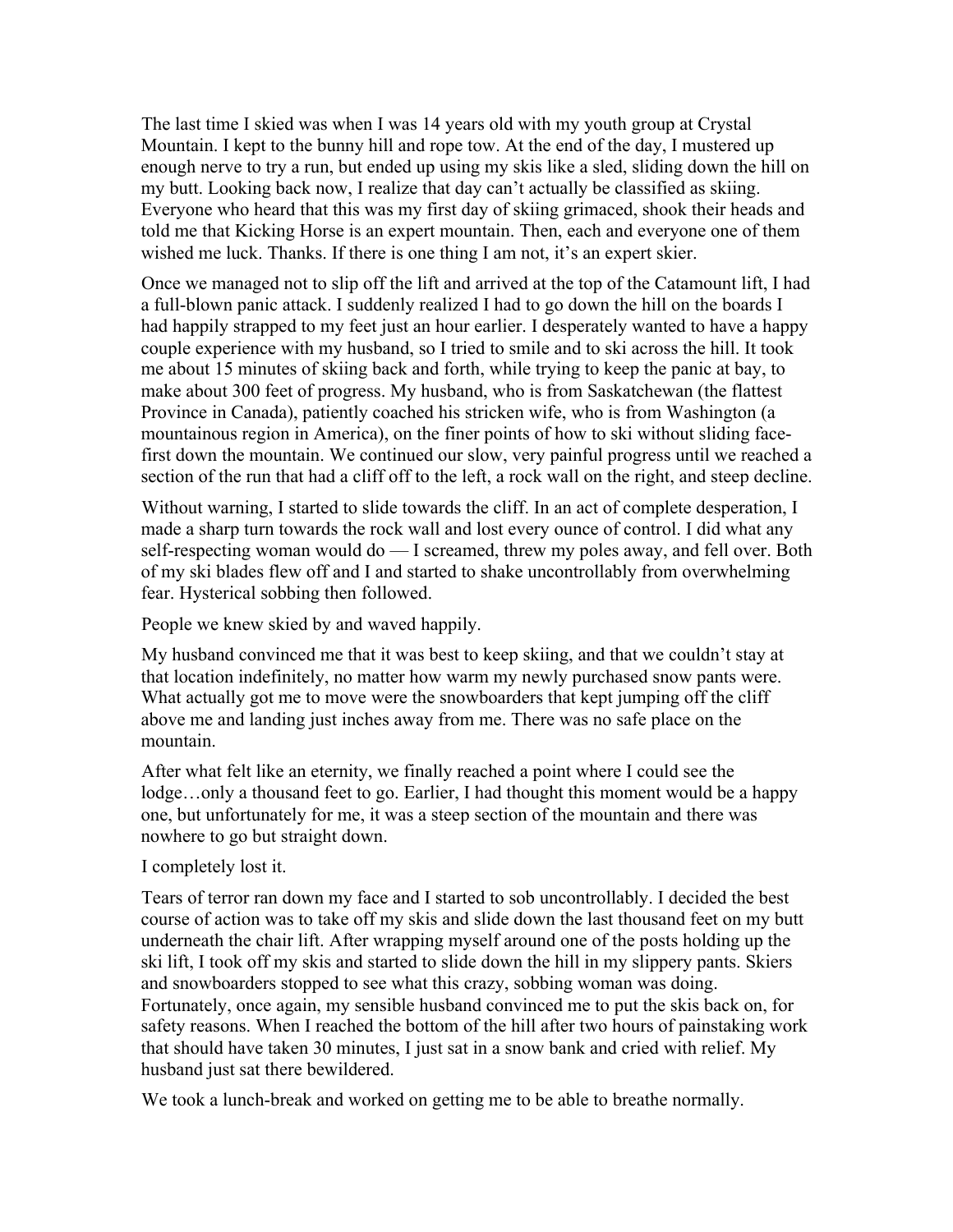Skiers are such friendly people. Normally, I would have enjoyed talking to the people visiting from all over the world. One woman asked how the skiing was and my response surprised even me. When I opened my mouth to talk, painful sobs poured out and I wept. She seemed to think that my boots were hurting my feet. I didn't correct her. It was less shameful than to admit I was deathly afraid of the mountain. I decided it was best not to talk to anyone, since I couldn't do it without crying. I kept my eyes on the ground and tried to overcome my fear.

After another hour or so, I decided to give it another try. After all, I'm not a quitter. The second attempt was a bit better. I didn't cry, even though I really wanted to, but I still couldn't stop without falling over. I missed some of the basics while eavesdropping on the skiing class earlier that morning. How is a woman supposed to know which ski is the downhill ski? I picked one of them to be the downhill ski, but I picked wrong. This would explain my inability to stop. If you put all your weight on the downhill ski, stopping is not an option; you just keep going straight down the mountain.

Straight to your death.

I am both tenacious and ridiculous, so I went up a third time. I remembered to breathe *and* use the safety bar on the lift. We had an hour to get down the mountain. It seemed reasonable since the previous run had been done in less than two hours.

Due to my mini panic attacks and falling over, it took longer than expected, and our departure time was looming. There was a distinct chance that we would miss the bus that would take us the 15 kilometers down the mountain back to our hotel. After such an epic day of skiing, the last thing I wanted to do was miss the bus ride to the hotel. We absolutely had to hurry and there was no choice but for me to go as fast as womanly possible down the steepest part of the mountain.

I nearly took out three small children and a snowboarder in my uncontrolled, screaming descent. The screaming notified the more advanced skiers of my arrival and they promptly got out of my way. When I arrived at the bottom of the hill, I enthusiastically ripped off my skis and happily gave them back to the rental shop.

We caught the bus just as it was ready to leave. I sunk into my seat, glad that I hadn't died during my first day of real skiing.

Let's be honest, skiing just isn't for me.

If these things happen to you, skiing may not the sport for you either:

- You break out into a cold sweat when you start to slide down a miniscule incline that isn't even part of the actual mountain.
- You ask the ski lift operator at the bottom of the hill if it's possible to take the lift back down if you are too afraid to ski down.
- When someone asks you how your day of skiing is going, you break down sobbing, unable to form proper sentences.
- Your equally inexperienced skiing partner starts to ski backwards, encouraging you to move towards him down the hill.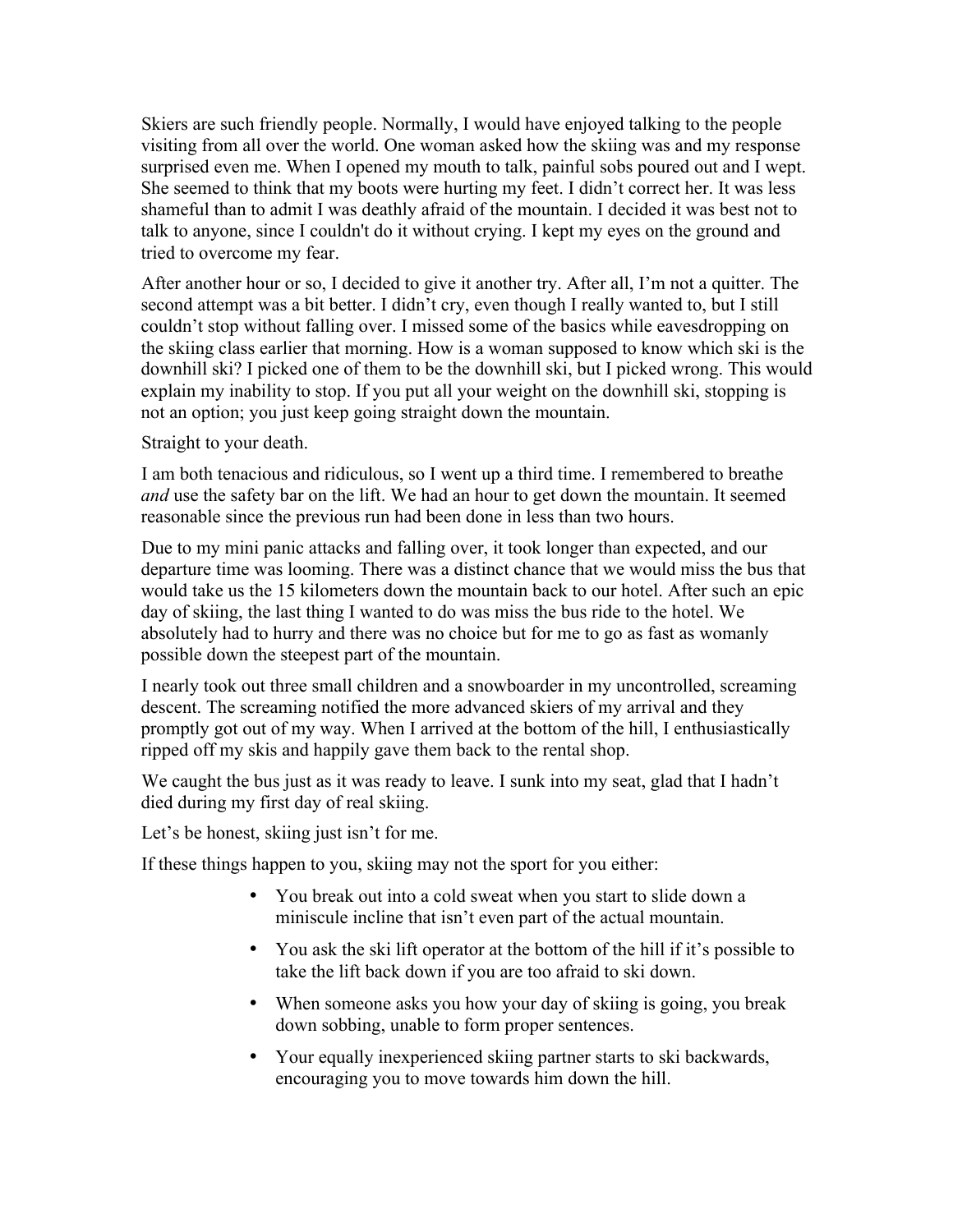- It takes you five times longer than the average skier to go down the little green run.
- You find yourself sitting in a snowdrift, praying for the end of the world to come so you don't have to finish going down the mountain.
- The sorest parts of your body are your hands from their death grip the poles.

The next day when we woke to find 14 inches of fresh powder, I rode to the top of the mountain, sat by the fire, read, and drank lattes all afternoon.

I'm a chalet woman, what can I say?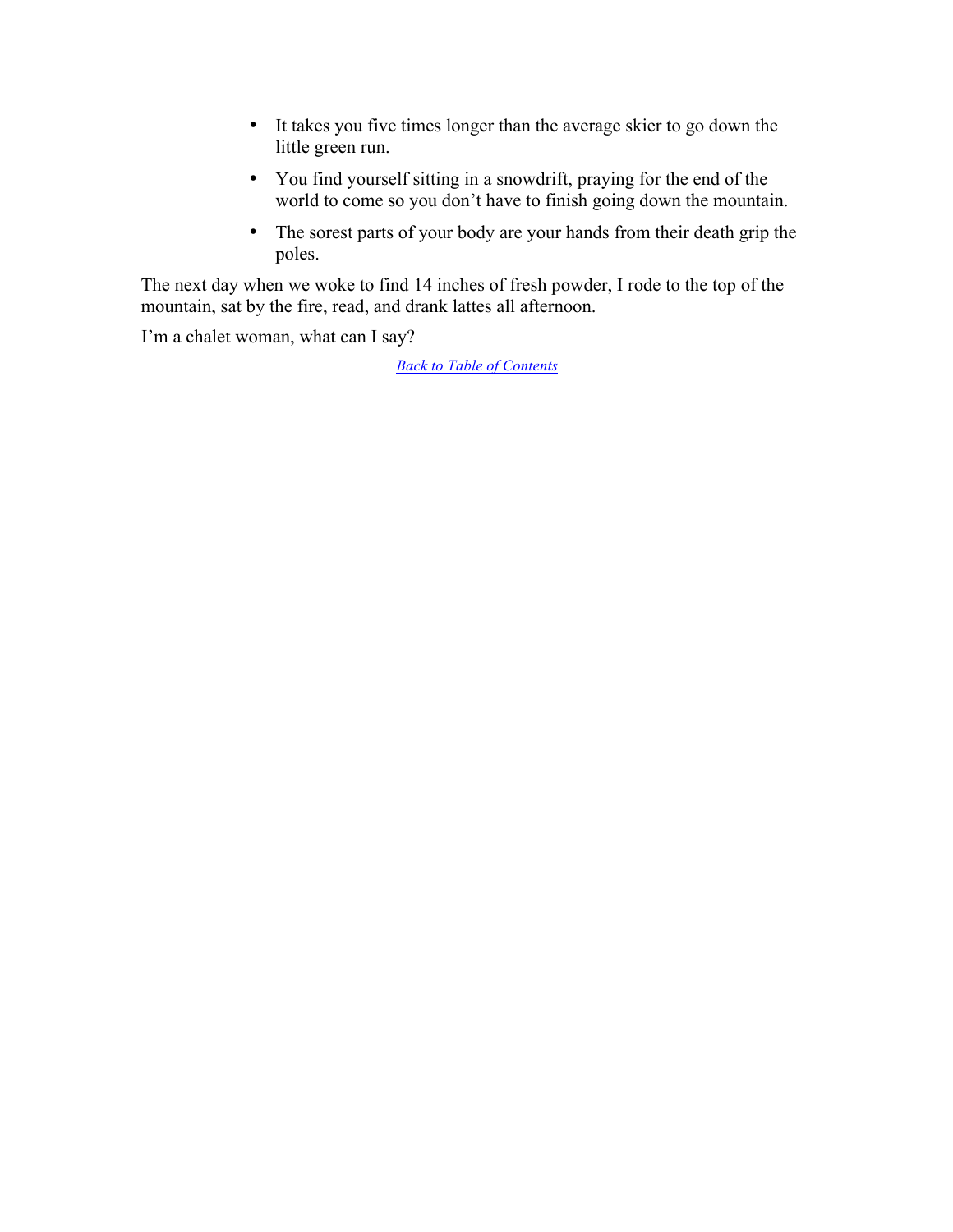# **POPULARITY ISN'T AS GRAND AS THEY MAKE IT OUT TO BE**

I go to the gym every single day…even on my off-days. Yes, this is more than a bit OCD, but I am a creature of habit and enjoy the hot tub, steam room, and foam rolling. My showers at home don't need the soap scum removed, but do require a good dusting now and again.

I keep all my workout gear at the gym, so all I have to do is roll out of bed, eat breakfast, and brush my teeth before I head to the gym. One morning I went to grab my gear out of my cubby and my shoes were missing. Out of the corner of my eye, a piece of paper winked up from me from where my shoes should normally be found.

It was a note from a woman who took some shoes home that she thought might possibly be her shoes. She wasn't 100% sure, so she left a long diatribe about how she took some shoes and if she took your shoes, you should email her. She ended the letter with her email address and a drawing of a smiling flower.

At this point in the morning, I was not a smiling flower.

I found myself standing in the locker room, dressed and ready for action, but no shoes.

A huffy email was drafted from my phone, demanding she return my shoes ASAP.

They were returned the next day with a very apologetic note.

I promptly put my name on the inside of my shoes and made a public service announcement to all the women in the change room about the shoe thief.

A few weeks later, as I got dressed for a killer leg day, my shoes went missing. One minute my shoes were there, and then two minutes later they were not. At that moment, I was officially upset and unsure about the kind of women who train at my gym. While I got ready for work, after not working out because my shoes were MIA once again, I devised a plan.

I decided to go out and look at all the women's feet intending make a scene when I found the perpetrator. The pent-up angst from not being able to train my legs was going to be unleashed upon the shoe thief.

While applying my mascara and practicing my speech, I noticed one of my friends covertly motioning to me. She quietly let me know that a somewhat confused looking woman just walked in with shoes that looked just like mine.

I staged a confrontation.

I found the suspected shoe thief standing next to the shoe cubbyholes, looking bewildered. I put my hands on my hips, stomped over to her, and minced no words.

She indeed was wearing my shoes, simply because she couldn't find her shoes. They looked similar to her shoes, and since she didn't know where hers were, she opted to use mine…

…WITHOUT SOCKS!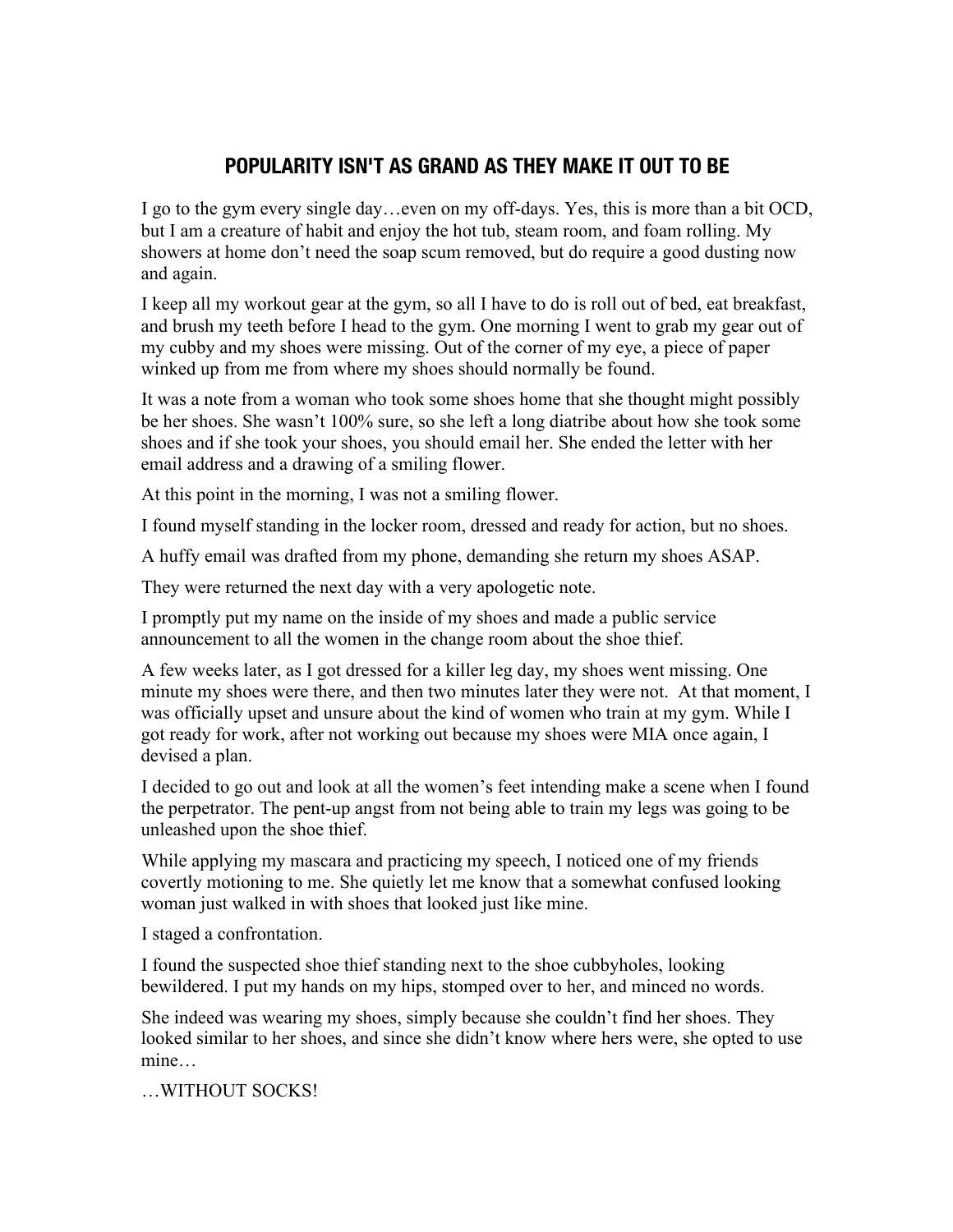The shoes were still warm when she handed them back to me.

The most incredulous part was that my shoes appeared to be about 3 sizes too large for her. She had to batten those suckers right down to get them to stay on, which resulted in a clownish appearance. I don't even know how she managed to keep them on while making them all sweaty, without wearing any socks.

I just have one question.

*"Who are these women, and how do they not know what their shoes look like?"*

Apparently, I have the most popular shoes at the gym.

I've always wanted to be popular, but if this is popularity, I think I'll pass.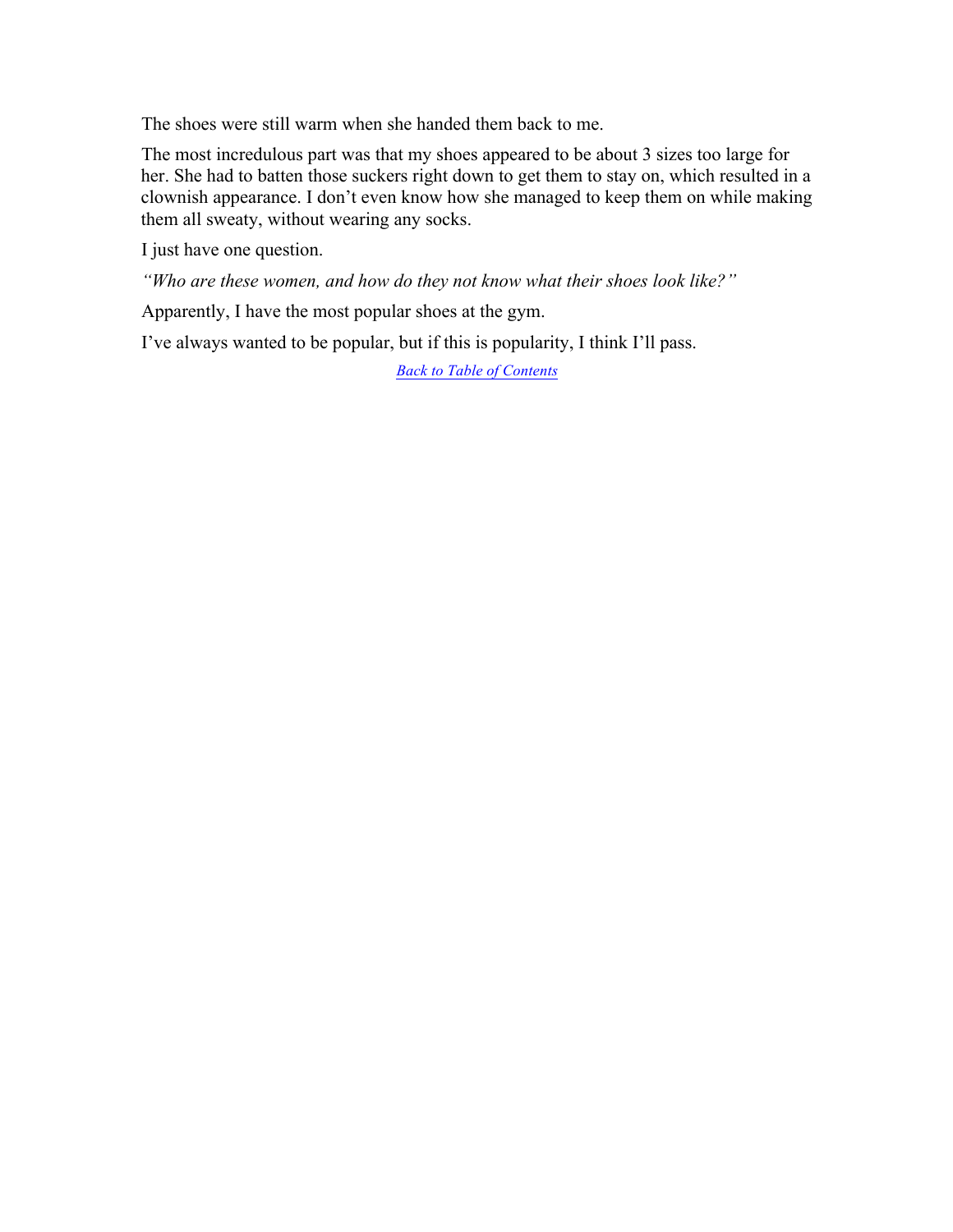### **WHAT'S IN A NAME?**

My name is Donloree.

Just wait, it gets better. My maiden name was Donloree Dickau and I grew up in Puyallup.

Donloree Dickau from Puyallup.

Wow.

I love my name and have never wanted a different one. People tend to think '*Loree'* is my last name, especially over the phone. I am constantly explaining that it's all one name…one *big* first name.

My name gives people a stunned moment of shock when they first hear it. A look of confusion and a thought of, "*What the heck did she just say?*" runs across their face before they can cover it up. The look of panic always makes me laugh a little bit.

Despite how much I love my name, I do get frustrated with the questions that follow after I introduce myself to someone. Most people tell me it is *so unique* and proceed to ask me about the story behind my name.

This conversation would never happen to a woman named Sharon on her first day of work.

**New co-worker** – *"Hi there. It's great to finally meet you. My name is Fred. We're very excited to have you on board here at the office."*

**Sharon** – *"Thanks. I'm glad to be here."*

**New co-worker** – *"I've been meaning to ask you, where did you get such a beautiful name? There has got to be some story behind it. Did a man named Ron share something with your family around the time of your birth and your parents created the name "Sharon" because what Ron shared was so meaningful? Or something even better? Do tell! I can't wait to hear!"*

**Sharon** – *"Umm, no. My mom saw the name, really liked it, and so they named me Sharon. That's about it."*

**New co-worker** – *"Oh. I see."*

For a few years, I worked for the government. I like to refer to this time in my life as *'being paid to watch paint dry.'* A man named Roger who worked with me insisted on pronouncing my name, "*Dawn-Lori*." His quirky pronunciation was noted by many people, but no matter how many times people told him the correct pronunciation of my name is "*Dawn-lah-ree,*" he continued to "*Dawn-Lori*" me.

This annoyed me to no end.

To make all things equal, I pronounced his name, *"Row-Ger".* Unfortunately, I never got up enough nerve to say it to his face.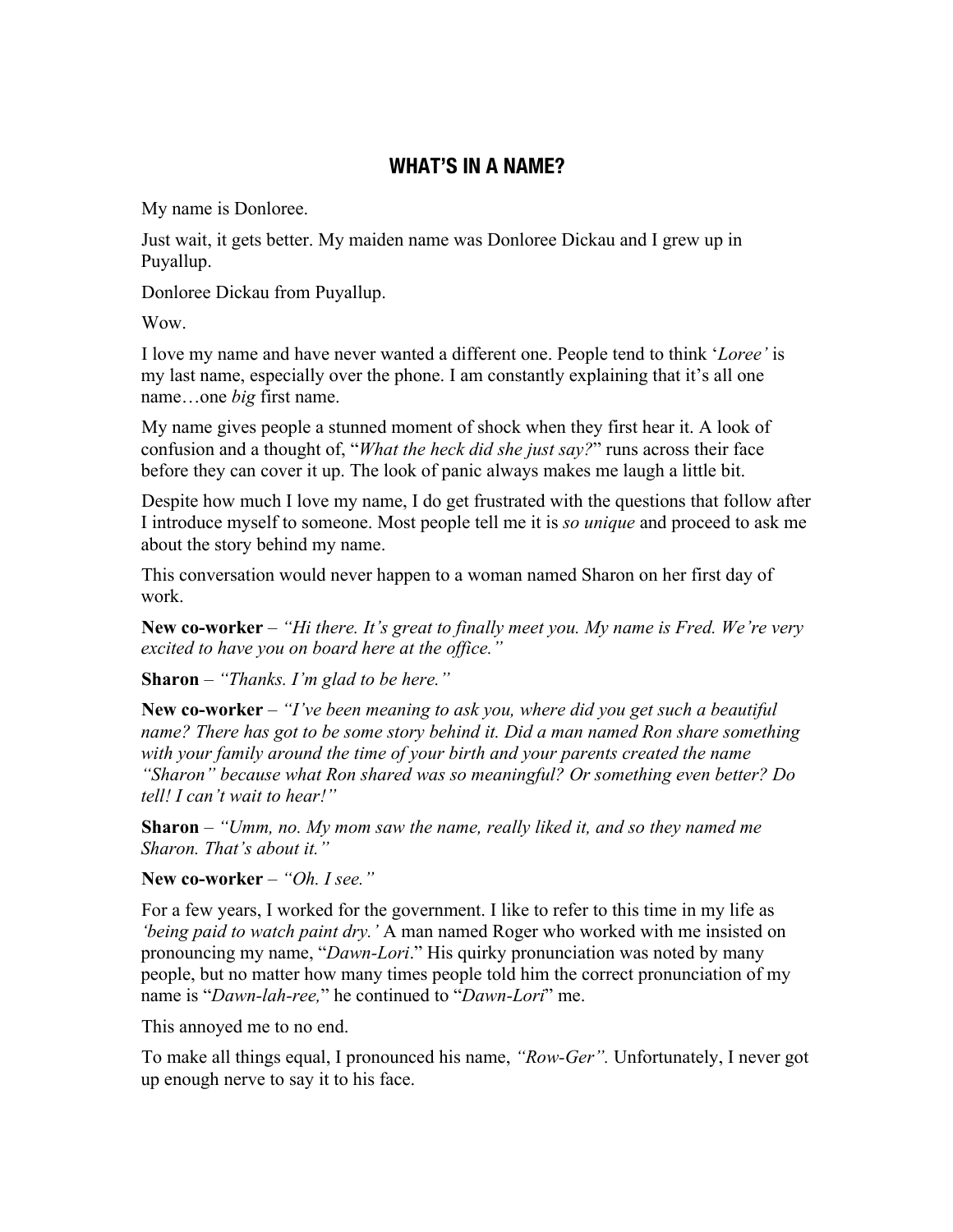During my time as a civil servant, working hard at not working, I purchased a bike. I noticed several brave souls biked to work with a suit in their backpack. They were fit, happy, and inspiring.

Who doesn't want to be fit, happy, and inspiring?

Every morning, I put on biking shorts, normal shorts, a cute tank top, and a light jacket. Office appropriate clothing was crammed into a backpack, along with my lunch, and I was off.

A few days into my newfound mode of transportation to work, I saw one of the fit, happy, and inspiring coworkers also enroute riding his bike. He was a few blocks ahead, so I biked like a mad woman to catch up.

I am a wee bit competitive, to say the least.

It was my third week of biking, and I wanted people to think I was amazing. He had been biking for years and was in great shape. Me?...not so much. I sucked wind and desperately tried to appear nonchalant about keeping up at the red lights.

Finally the office tower was in sight. I made it.

There is a hairpin turn 800 feet from the bike cages. My counterpart didn't decrease speed, gave a slight lean, and hopped the curb with ease.

I followed closely behind.

I leaned around the bend only to find my bike trembling from my rigid handling. Nonetheless, I did not slow down. I needed to keep up. The curb appeared with surprising speed, and suddenly, the world slowed down. It was as though I was underwater.

It was day 19 of biking and I had no idea how to hop a curb. I braked with all my might. The bike stopped abruptly, but I did not.

As I hurtled through the air, I said a little prayer.

"*Dear God, please don't let anyone I know see me."*

After barrel rolling and nearly taking out a newspaper stand, I ran back to my bike and grabbed it out of the street, right before a bus came by. Blood was pouring down my arm, but I didn't take notice. I needed to catch up to my coworker.

My brain said go, but my legs said stop.

Suddenly my legs gave out on me, and I fell into a heap next to the newspaper stand. Black spots crowded my vision and a trickle of sweat ran down the side of my face.

Breathe. Do not faint.

The next thing I remember is opening my eyes to find two kind men peering at me worriedly. As one of the gentlemen undid the strap on my helmet, I heard an ambulance siren in the distance.

Looking past the two concerned men, I saw a horseshoe of spectators encircled around me.

*"Are you ok?"*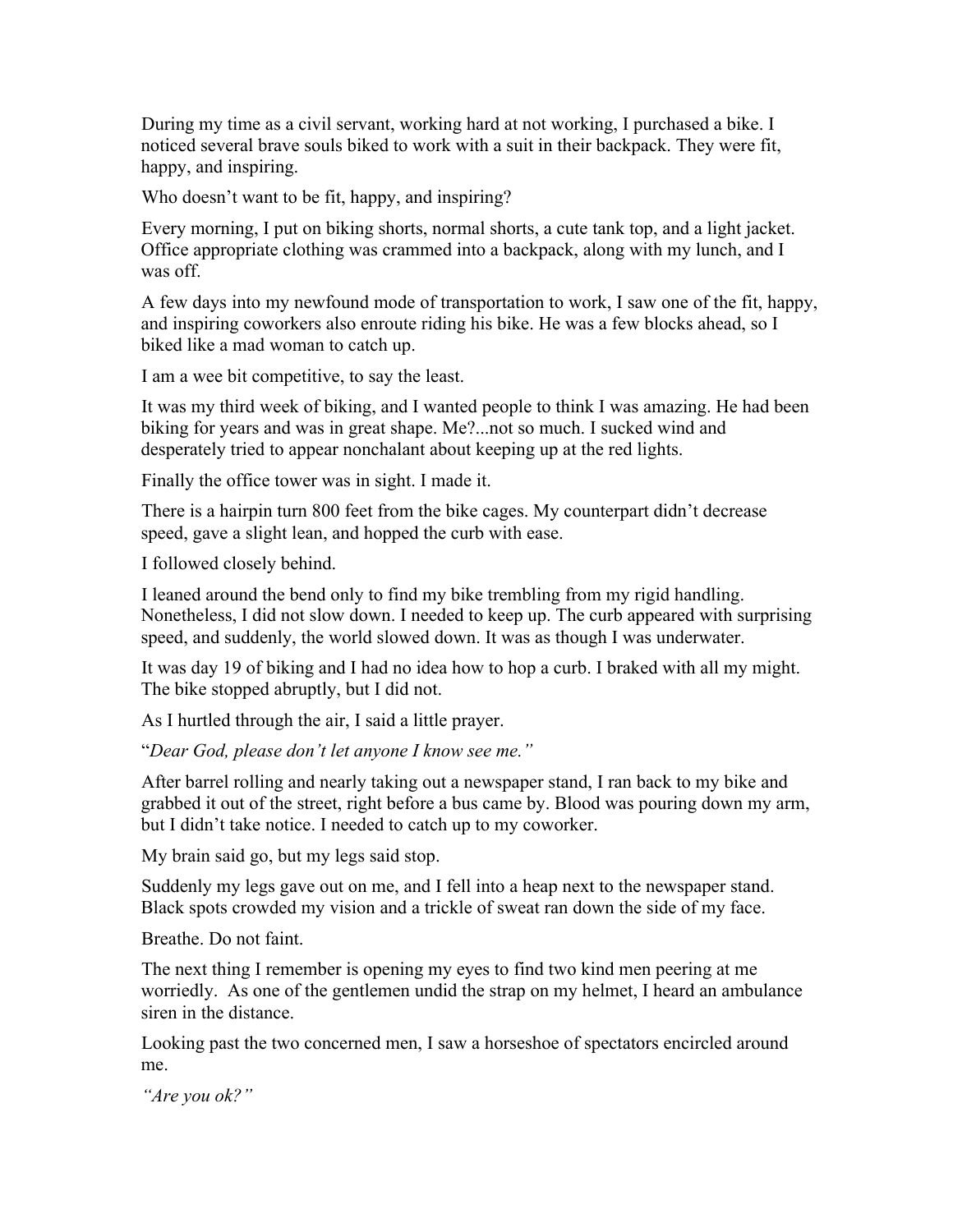*"Did you crash your bike?"*

*"Do you need juice?"*

*"Are you hypoglycemic?"*

*"Did you hit your head?"*

All my responses were crowded out by shame and confusion.

Luckily two EMTs arrived and kept me from having to answer the questions.

**EMT** – "*Hi. So, you crashed your bike, eh?"*

**Donloree** – (My right hand was still holding my bike in a death grip) *"I guess so. Wow. This is embarrassing."*

**EMT** – "*Nothing to be embarrassed about; it happens."*

Suddenly, my humor returned and an awkward laugh began to tumble out of me.

**EMT** – "*Do you know what day it is?*

**Donloree –** *"Yup, it is Tuesday. It is my 19th day of biking. You would really think I would be better at this by now. That darned curb. Wow."*

**EMT** – "*What is your name?"*

The laughter came in full force. I knew my name was about to become problematic.

**Donloree** – '*Of course. My name is Donloree."*

The two EMTs shared a concerned look.

My name and the uncontrollable laughter sealed my fate. I earned myself and my shiny new bike our very first ambulance ride, sirens and all. I insisted the bike come with me. After much cajoling, the EMT wedged the bike into the ambulance next to my gurney. For some reason, he didn't like the idea of just putting it on my lap.

By the time my boss tracked down my husband to notify him I was MIA, after being seen biking earlier in the morning, I had been diagnosed with a severe case of ridiculousness.

One part competitiveness, another part clumsiness, mixed together with a crazy name, leads to all sorts of epic adventures.

Unfortunately, this one wasn't covered by insurance.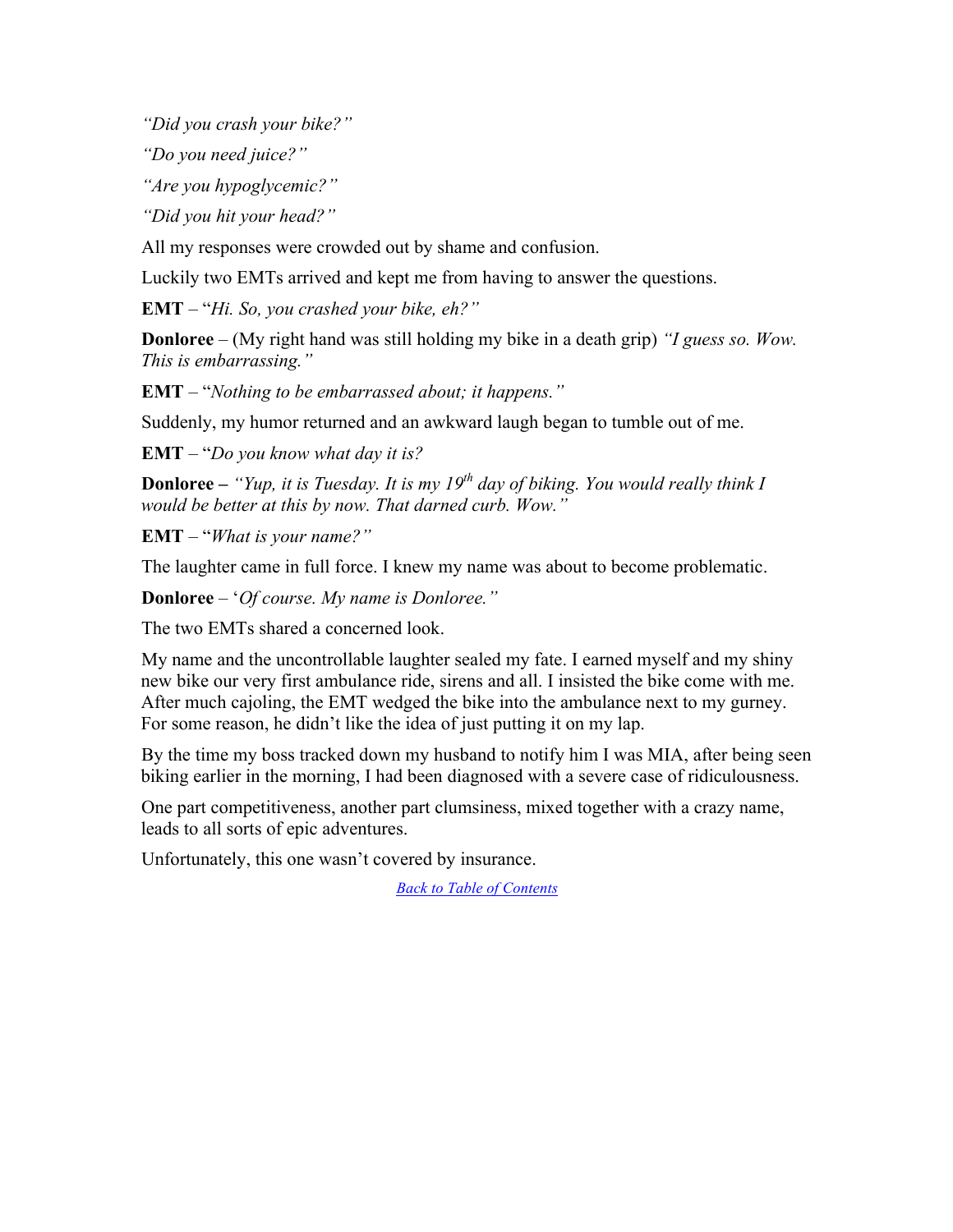# **STARTING YOUR DAY RIGHT**

There are good mornings, and there are bad mornings.

A good morning involves strolling out onto a deck in Hawaii with a cappuccino in hand or waking up with the sun streaming down on your face as a gentle breeze wafts through your window while the birds serenade you awake.

A bad morning involves parking at the gym, grabbing your workout gear, quickly hopping out, and locking the door to your car, only to realize that your car is rolling backwards towards a BMW. Not only is it is moving without you in it; it is picking up speed at an alarming rate.

At this point in the bad morning, a complete awakening happens. All of the synapses are firing at once, and words you wouldn't repeat in public start flowing out of your mouth.

I threw down my workout gear and tried to open the car door to no avail.

Somehow, in the midst of the stress, I noticed that the back door of the car was unlocked. In 2.5 seconds, I came up with a plan to jump in the back seat, hurl my body over the consul, and try to find the brake in time. Luckily, the executive function in my brain decided to kick in as well.

I grabbed my purse and dug for my keys while chasing the car down. The car was moving very quickly at this point. I threw my purse down, contents flying everywhere, and unlocked the car door. I was able to grab the e-brake and bring the car to a stop before an unfortunate meeting with the BMW.

I stuck the keys into the ignition and quickly drove it back into the stall it had rolled out of, so the three cars queued up to park could go by. With shame and shaky legs that could barely hold me upright, I meekly gathered the contents of my purse that were now strewn about the gym parking lot.

Suddenly, I was more awake than if I had drank eight espressos in a row. It's not a good way to start the morning, but it's a sure fire way to wake up in a hurry.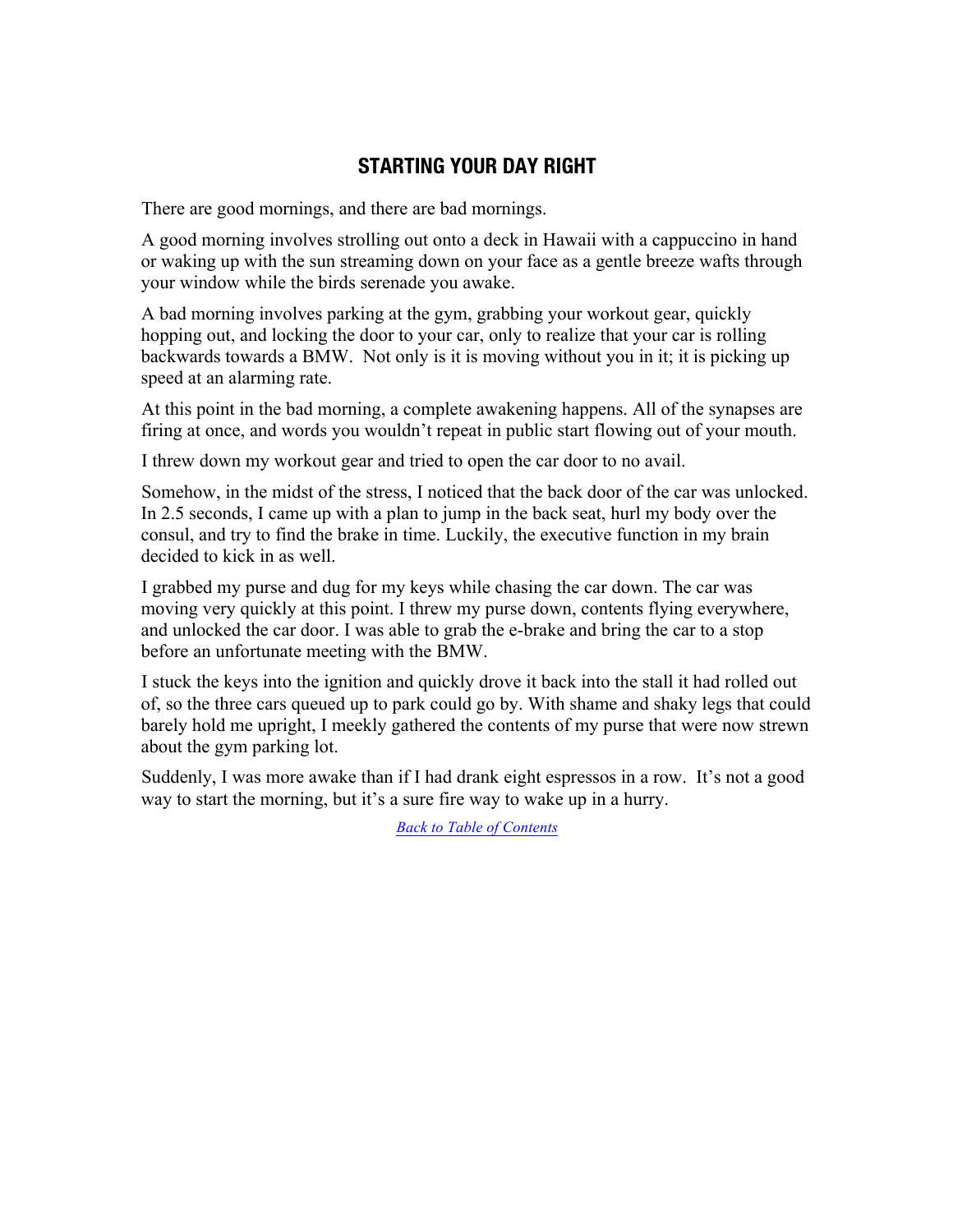# **RED AND CREAM ZEBRA**

One day I hope to be a decent runner. I want to pass people while racing, instead of memorizing what all the other runners look like from behind.

A few winters ago, I joined a hardcore running club in order to help me on my quest to become a better runner. We met Tuesdays and Thursdays right after work in the river valley. The coach was the peppiest, in-shape woman I had ever met.

She cheerfully devised workouts that involved running up and down large hills. As if running hills wasn't enough of a workout, she had also had us do sprints, speed work, and high knees while running them. Each week, after an hour of running all over the river valley, we met back at a community league to do core exercises, such as the plank.

Just in case you were wondering, I hate the plank.

I live in the subarctic of Canada, which means there were some days that even very peppy, in-shape people won't run up and down hills as fast as they possibly can due to dangerous conditions.

Running class was *never* canceled. We still met in snow, ice, freezing rain, or blizzard. Even in the -40 degree Celsius weather, we could be found running up something. When things got icy, we adapted, and still showed up to get our butts kicked. On one of these snowy, very cold days, our coach planned a workout that involved over 1,000 stairs, simply because the stairs weren't icy.

I managed all the stairs and felt the very bottom of my lungs for the first time in my life. There was also an odd wheezing noise that came out whenever I reached the top of the Hotel MacDonald stairs.

I usually hate doing the core exercises, but after that workout, I was happy to do any exercise that involved lying on the floor. As we were finishing up with the plank, I saw my husband poke his head into the room. He came to pick me up with surprise tickets for an event that started in 15 minutes. I quickly changed back into my work clothes, tried to make semblance out of my now salty, sweaty hair, swiped on some mascara, and off we went to the conference center.

My legs were quickly turning into Jell-O from the stair sprints.

The event started at 7 pm, and we didn't leave the running group until 6:55, so we were obviously quite late. Once we got into the conference center, we started quickly down the many escalators to reach our event. The second set of escalators is ridiculously long, and on our hurried jog down the moving stairs, I fell.

I went flying forward and found myself sliding head first, face-down, on the supremely long escalator with my laptop bag leading the way. My husband grabbed my ankle to end my slide towards certain death.

While laying head first, face-down, all I could think about was my hair getting sucked down the side of the escalator and getting stuck at the bottom, with the stairs continuously hitting me in the face.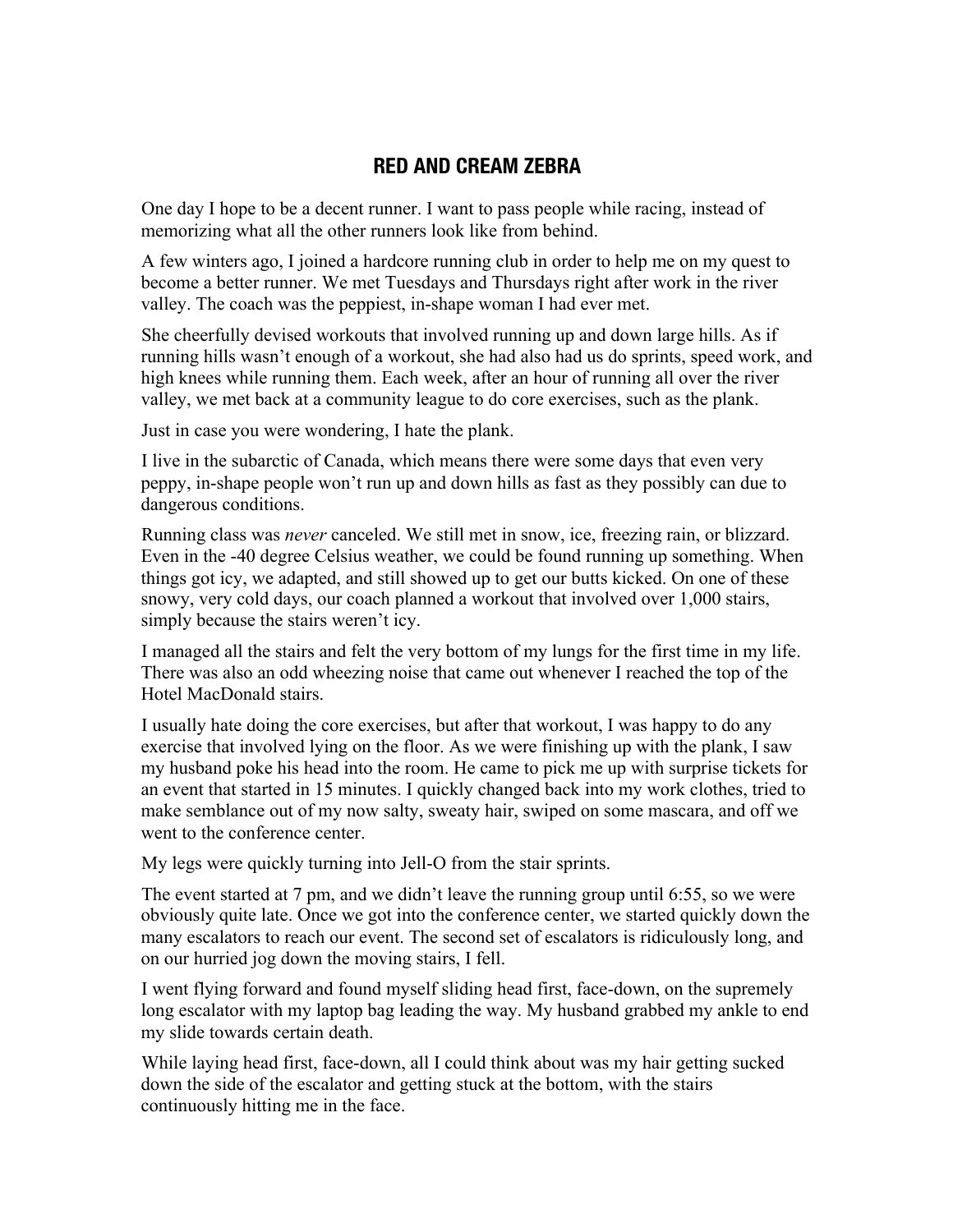It is ironic what you remember when you think you're about to die.

Suddenly, I recalled a frightening story my grandma told me about a little boy getting his foot sucked down the side of an escalator while she watched in horror. I didn't want my whole body to get sucked down the side of the escalator, so I rolled awkwardly toward the middle, still going down headfirst. I was so tired and frightened that I all I could do was meekly say, "*Help, help, help…"*

My husband quickly came to my rescue, jumping over my body that was strewn over most of the escalator, and hefted me right-side up. He saved me riding the rest of the way down headfirst and arriving at the bottom like a beached whale in front of important people wearing nice suits.

I had ripped holes in my best pair of pants and received huge stair marks up the right side of my body. I was a red and cream zebra.

Once I could breathe normally and realized I was going to live, I was suddenly very thankful to be running late. If we had been on time, who knows what tragic thing would have happened.

Are you familiar with the domino theory?

After all of this, I applied some lip-gloss, and we continued on to the event — ripped pants, stripes, and all. I was there already, why not rock the disheveled red and cream zebra look?

Exactly.

I managed to run up and down 1,000 icy stairs without incident, apparently that 1,001st stair is a doozey.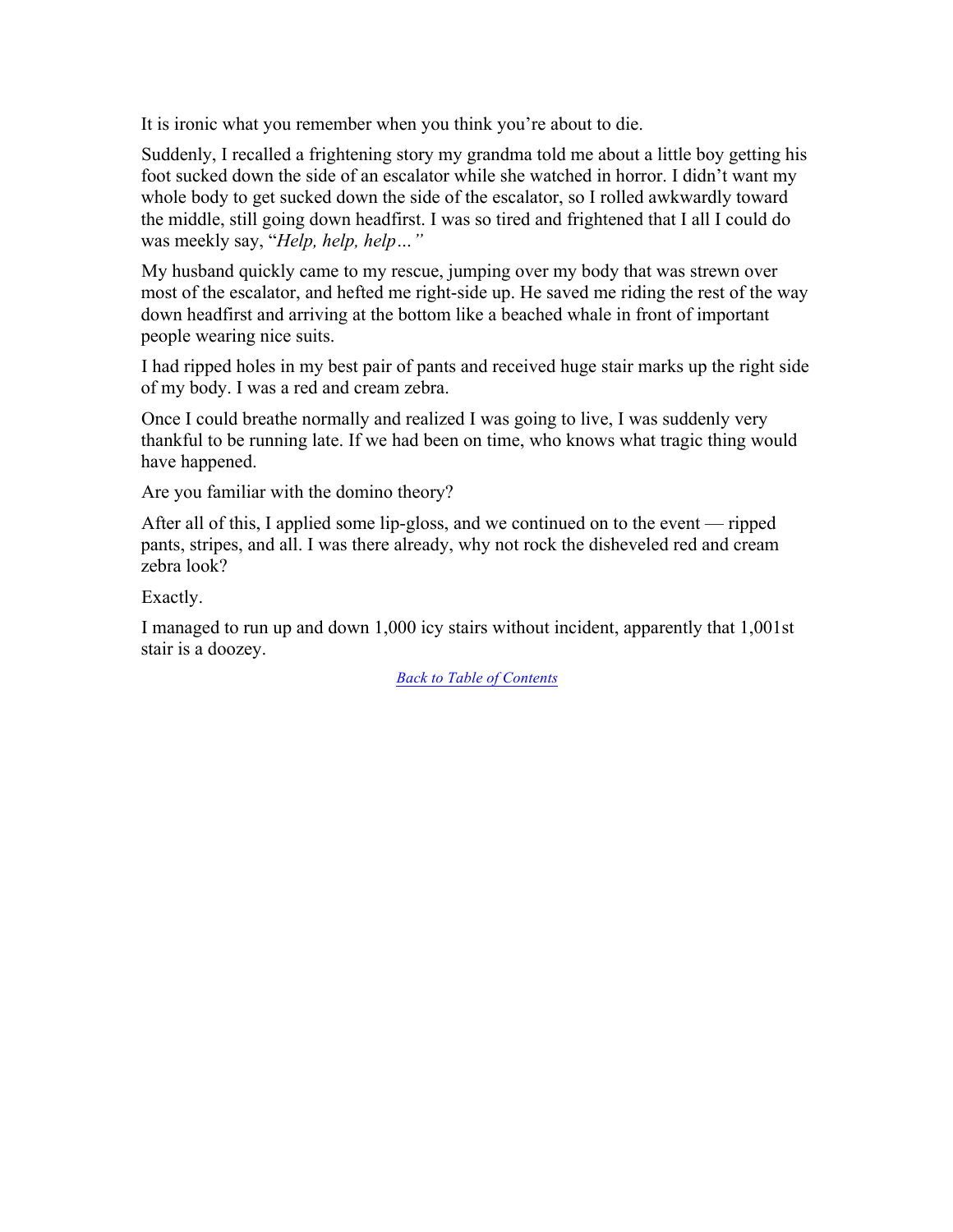# **SOMETHING EVERY WOMAN NEEDS**

Every Tuesday and Thursday morning, I run with several women out of the gym downtown at 6 am, if it's warmer than -20 degrees Celsius.

Every Tuesday and Thursday morning, my alarm goes off at 5:17 am.

Every Tuesday and Thursday morning, I press snooze twice and am late for the early morning run.

Every Tuesday and Thursday morning, I get dressed in my work clothes, throw the coldweather running outfit in my gym bag, and run out the door with a granola bar in hand.

Every Tuesday and Thursday morning, the running women are forced to wait three to eight minutes for me to quickly change into my running outfit and grab a drink of water. The running women are very nice. They have never said anything about my propensity towards lateness, although it must be severely annoying. I know this because I annoy myself almost every Tuesday and Thursday morning.

If you annoy yourself, it must be pretty bad.

So, I came up with a plan to stop annoying the running women. I laid out all my running clothes and put my work outfit, shoes, and accessories in a very cute green tote bag. I was *not* going to make anyone wait for me this day. Nope. I was organized.

I got up at 5:27 after pressing the snooze button once, drank a tall glass of water, had a multi-vitamin, and took some time to make toast. I was able to have such a leisurely morning because I was just so organized. Everyone was pleasantly surprised at the lack of a crazed wardrobe change this particular morning.

After surviving the early morning run, I grabbed my cute green gym bag and pulled out my work outfit to get dressed for the huge day that loomed ahead.

While getting dressed and chatting with the other women, I suddenly had a small moment of panic. Did I remember everything I needed for the day? What if I forgot something?

Sometimes I decide to indulge in Obsessive Compulsive Disorder fears, which on this day meant I had to dump out all the contents and see what was missing.

To my absolute horror, something *was* missing. Something that every girl needs. Something that is non-negotiable.

I forgot my bra.

There are times in my life when I can't keep the panic to myself and I announce my latest fiasco to everyone. This was one of those moments. Suddenly, all of the women in the change room knew of my current crisis.

**Donloree** – *"Oh…my…gosh! I decided to be prepared and very organized last night. But I was so organized that I didn't put my bra in my bag. How is that even possible? A girl needs a bra in her day! My gracious."*

\*Huge pause in the change room\*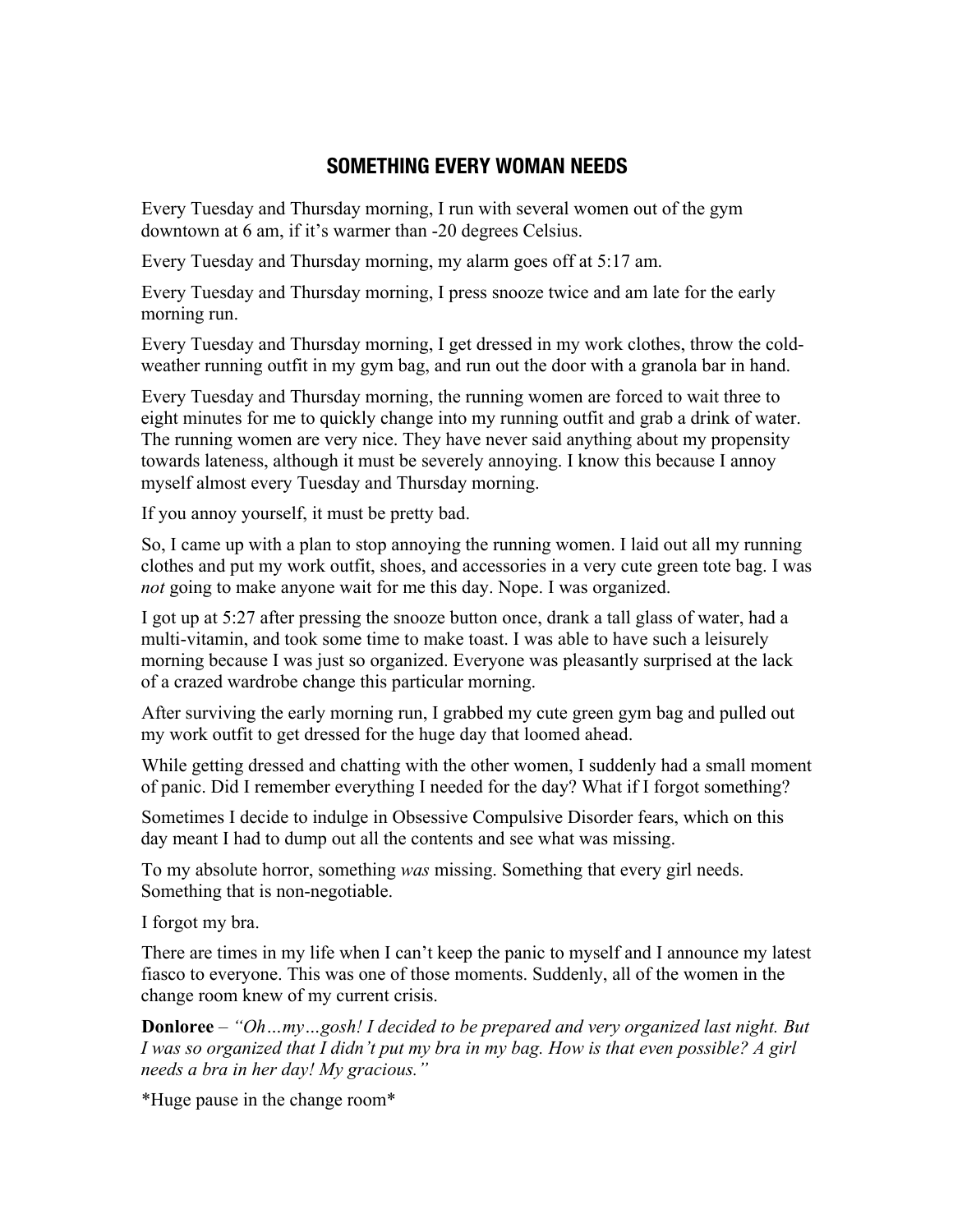**Donloree** – *"Well, I guess I'll just have to go home and get my bra. Nothing like being* late for work. What am I going to I tell them...that I forgot my bra? All the men in the *office would really like that one! Can you just imagine how that conversation would go? 'Hey there. It's Donloree here. Yup, I am just running late, need to go home to grab my bra…hope to be in around 9:00.' "*

After many unhelpful suggestions, including to just go without a bra, there was an actual, albeit unexpected, strange solution.

**Cathleen** – *"Do you want to borrow a bra? I have an extra in here."*

**Donloree** – "*Uh…no, that's ok. I mean, it's kind of weird, don't you think?"*

**Cathleen** – "*No, not at all. I have a ton of extra things in here for such an occasion. The worst thing to forget is your pants. Now, there's something you absolutely can't go without!"*

I took a quick look at the clock and saw that it was 7:58. I had to be in work in 32 minutes and still didn't have a bra to wear.

The braless situation was getting dire.

**Donloree** – "*Ok...only if you are sure, and it's not totally weird."*

**Cathleen** – *"Nope, here you go. Just give it back on Thursday. Remember, there was that one day I forgot pants, now that was quite the day!"*

All the women laughed as I gave Cathleen the '*Most Prepared Running Woman in all of History'* award. Despite my hesitation, I put the bra on, hardly filling it out, and called it a morning.

A woman's got to do what a woman's got to do to get to work on time.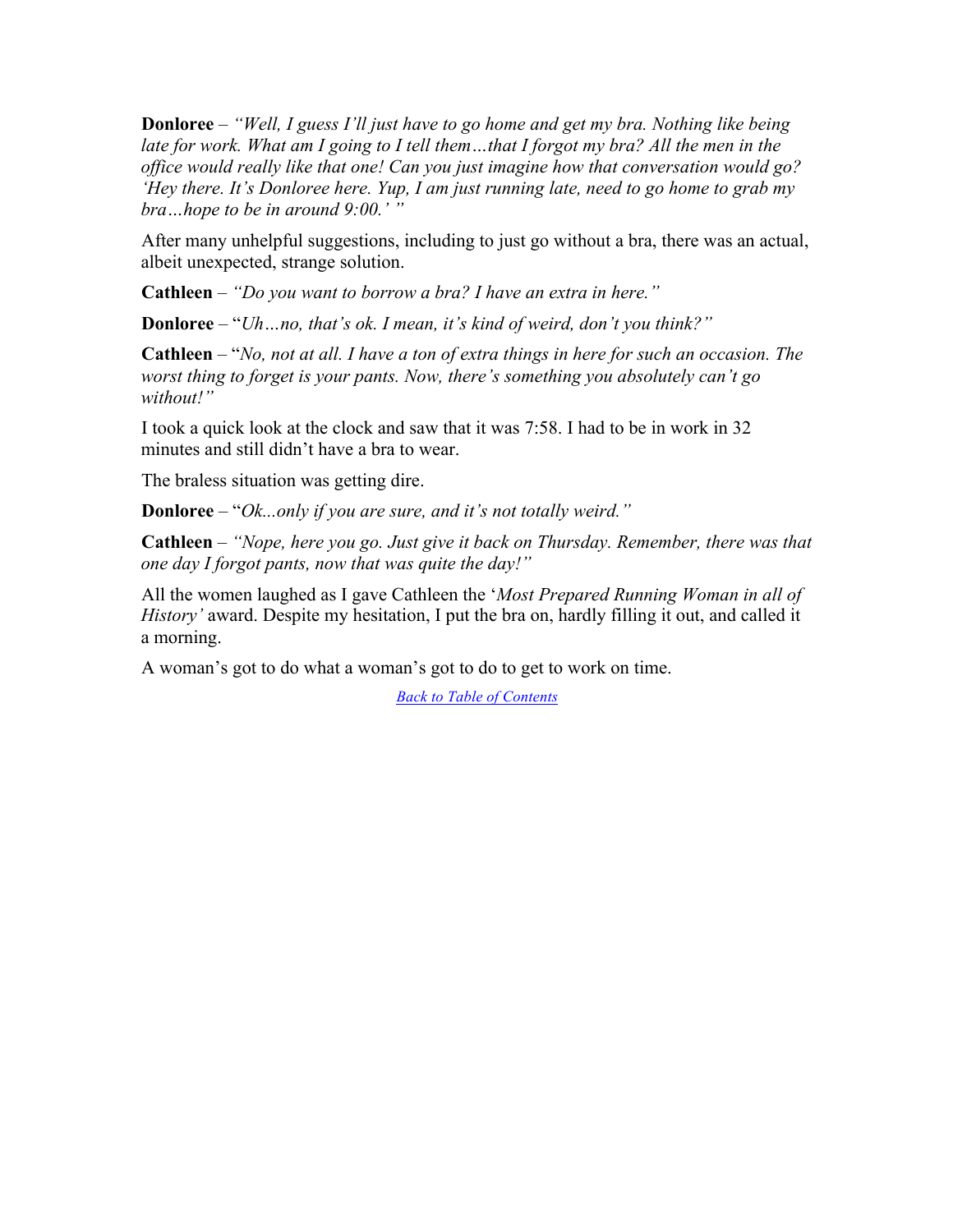# **HONESTY REALLY IS THE BEST POLICY**

A few years ago, during the dark and frigid winter months in Edmonton, I resolved to lose some weight and drop a couple dress sizes so I could possibly wear a bathing suit without cringing, once summer rolled around.

I hate running outside in the -30 degree Celsius weather, so I got a membership at the community league in our neighborhood and started swimming in the evenings. It was a great workout, and didn't require me to wear all my cold-weather gear at the same time.

People started asking questions.

*"What are you training for?"*

My mouth opened and what came out shocked even me. *"Umm…a triathlon."*

Apparently I was ashamed about my desire to wear size 8 pants, and, besides, completing a triathlon sounded *so* much better. Before I knew what was happening, most of my friends and family heard I was going to compete in a triathlon

I found myself cross-training, weight-lifting, and completing workouts that involved swimming, biking, and running. That's the thing with words, once they are out there, you can't get them back.

So, I decided to go for it.

After all, how hard could it actually be?

The big day was smack dab in the middle of summer, and it arrived, sunny and full of promise. I arrived, grouchy and full of fear. I braided my hair, donned my Speedo swimsuit and biking/running outfit, and begrudgingly got in the car.

Upon arrival, I encountered hundreds of spandex-clad people excitedly jumping around and stretching. I went directly to the tent to pick up my race package and have a strange man use the biggest sharpie I've ever seen in my life to write my race number, 803, on my calves and arms.

What had I gotten myself into?

After being branded, we were herded, like cattle, down to the waterfront where an announcement was made about the lake being infested with leeches. My stomach was already queasy, and the toast that I had for breakfast threatened to come up, as unexplainable fear gripped my heart. I started to look for an escape route, but ducking under the pylons and running at top speed past my husband and best friend would probably be noticed. I tried to breathe while I waited for the race to start.

When the starting gun finally went off, all of the women aged 24 to 29 ran towards the leech-infested water as though their lives depended on it. After avoiding being trampled, I jogged cautiously towards the waterfront and dove into the shallow lake. The water boiled with body parts, and, after a near kick to the head and getting a bird's eye view of a very large armpit, I decided to hold back.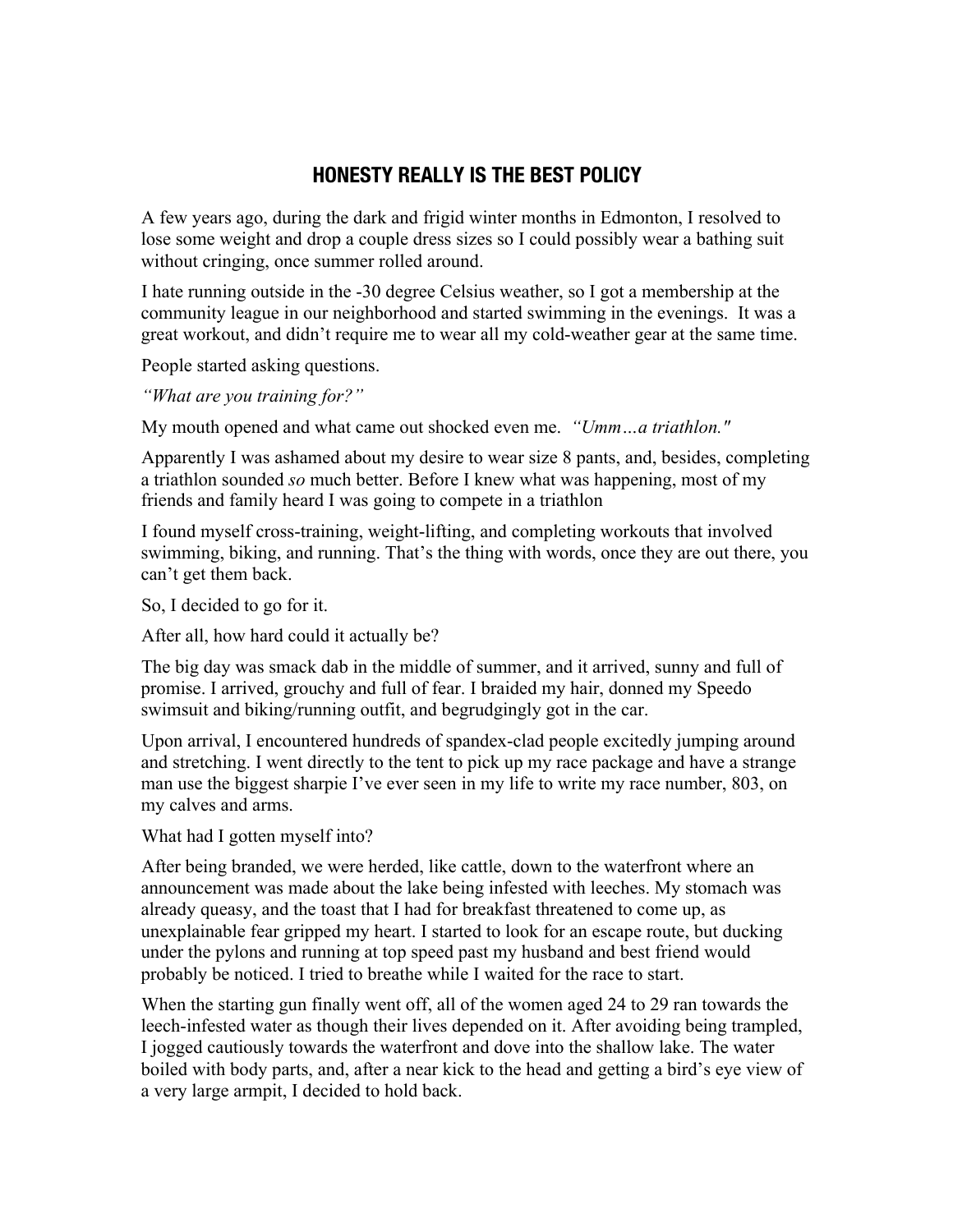I waited in the ankle deep, leech-infested silt for the crazed athletic women to swim by me before I started up again.

To my immediate dismay, I couldn't see a darn thing in the water.

It was like sticking your head into a bowl of chocolate pudding. Panic set in, and I started to doggie paddle while my mind feverishly worked out a solution. I started to hear a highpitched whine and then realized, I was the one making the noise. I was officially hyperventilating and even the doggie paddle was too much. I didn't want to be disqualified, so I employed a panic inspired back float. While looking up into the sky, wondering what the world I was going to do, the heads of two men in a canoe came into my view.

**Two Men in a Canoe**: *"Miss, are you okay? Would you like us to help you?"*

**Donloree**: (awkwardly treading the waist deep water) *"YES! But wait! Does that mean I am disqualified?"*

**Two Men in a Canoe**: "*Well, yes…but if you're struggling, perhaps we should take you out."*

**Donloree**: (tears starting to fill up my goggles) *"I have worked so hard to get here! I have to finish. I have to keep going. Can you row next to me, just to make sure I don't die?"*

**Two Men in a Canoe**: "*Umm, there are a lot more people in the race, and we have to watch all of them. Hmm. We can check on you later, though."*

**Donloree**: (in a wobbly voice) *"Okay, that would be nice. Thank you."*

**Two Men in a Canoe**: *"And by the way, you're floating off course. You're going to want to go that way."*

The longest swim of my life ensued.

Battling panic and hyperventilation, as well as being lapped by a group of men swimmers, took every single ounce of energy I had. My husband and best friend were forced to watch a floundering woman use a doggie paddle and back float method to complete a swim that took six times longer than it should have.

When I finally emerged victorious from the leech-infested, waist-deep lake, I could barely walk. There were three canoes filled with men paddling alongside of me, cheering me on. That was the most cheerleaders I have ever had for one of the most embarrassing moments of my life.

I hobbled over to the transition area to get ready for the bike. Most people pull on shorts and get biking. I plopped to the ground, ate a granola bar, and drank a ton of water.

I was just relieved to be alive.

The hilly bike ride was surprisingly uneventful. I made good time and even passed some people. It felt reassuring not to require any supervision to complete this leg of the race.

I entered the run tired, but the finish line was visible. The realization that I was actually going to live through this adventure invigorated me. Much to the surprise of my athletic husband, I took off sprinting. He was impressed by my sudden energy, and he decided to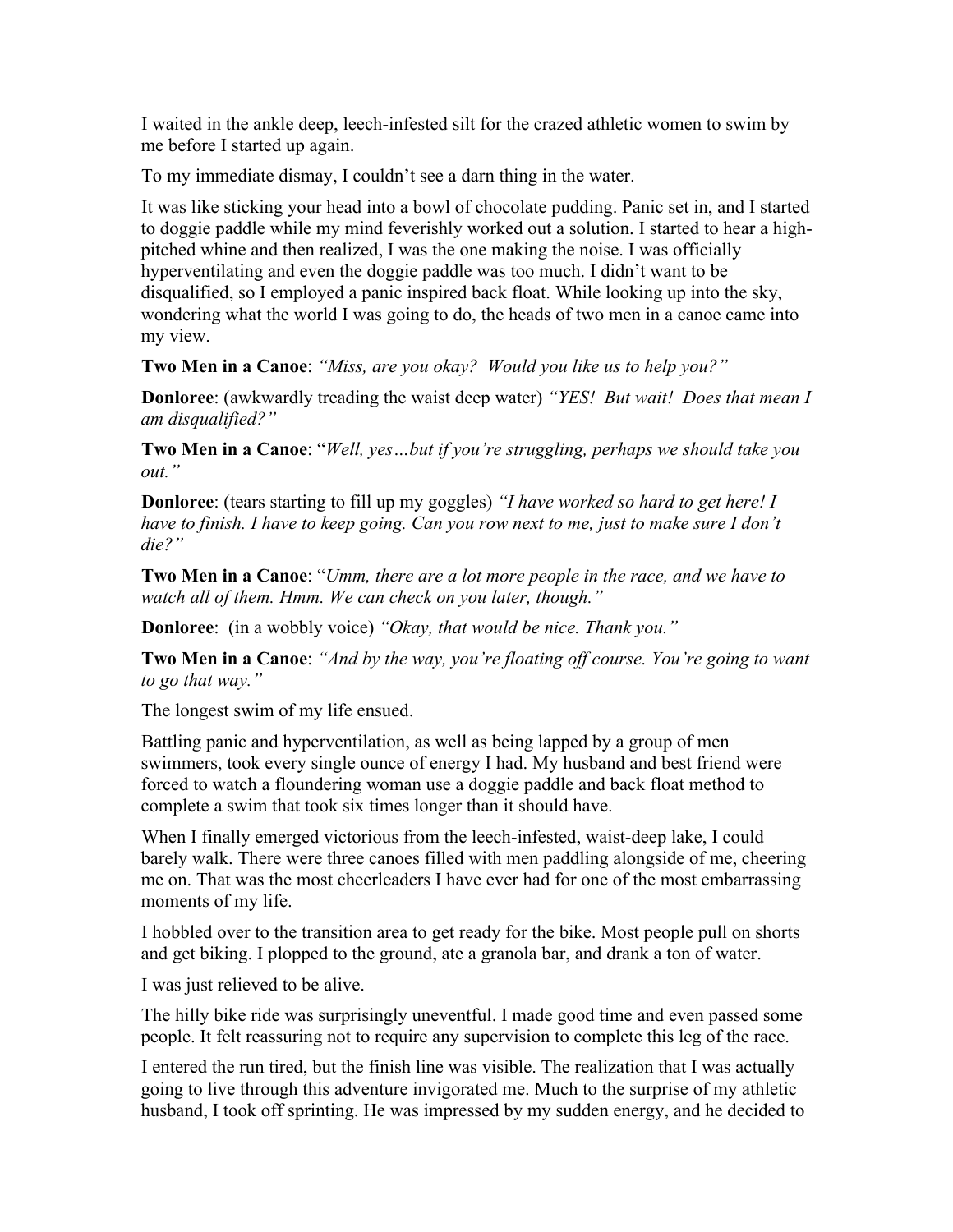run alongside of me and interview me on video to get my thoughts while I was in the moment. His focus was completely on interviewing me, and not the obstacles on the sidelines. A head-on collision with a stop sign occurred and he went down. Blood was coming from his temple and the medical team was called.

I just kept running.

What was I supposed to do? I had already lost 40 minutes in the swim, I didn't want to lose more time in the run. I decided he would understand.

Before I knew it, he was bandaged up and running alongside of me again.

Crossing the finish line was one of the most glorious feelings in the world. I conquered a huge feat and lived to tell about it. Sure, there was no one else crossing the finish line with me, but who cares? I finished.

We enjoyed the rest of the hot summer day and watched the professional tri-athletes complete the course. Oddly enough, none of them used the special *'Donloree Method'* to complete the swim.

That evening I used a strong soap to wash the '803' off my arms and calves. Within about three seconds of scrubbing, it became quite obvious I should have applied waterproof sunscreen that morning.

I was VERY burnt.

Did you know that sharpies are the equivalent of SPF 80 sunscreen? '*803*' was branded into both of my upper arms and calves. Due to the way they wrote the numbers, it actually looked more like '*BOB'* than '*803*.'

The stiffness in my legs, especially my left leg, was intense after the race. The next morning I could barely walk. When I tried to get out of bed, I fell over and confirmed that 74 dust bunnies live under my bed. I was unable to put my left heel on the ground, and my calf was the size of a small basketball.

It didn't seem like normal triathlon wear and tear, so off to the hospital I went.

I hopped into the ER and waited.

The waiting lasted six hours, while random people with even more random illnesses came in. A few even came in with buckets of specimens to show the admitting clerk, in an effort to gain quicker access to a doctor. I looked away and hoped they would go away.

There was concern that I had a blood clot, so I was sent for an ultrasound. Have I mentioned how ticklish I am? Screaming out in painful laughter while an ultrasound tech shoves an ultrasound wand into your hip joint is frowned upon. It was either laugh or cry, so I opted to laugh, and laugh quite loudly.

Due to my big mouth, I got crutches, a cast, a torn calf muscle, and a summer of strangers asking me, *"Who's Bob?"*

I learned the hard way how important it is to tell the truth, even if the answer is as ridiculous as '*size 8 pants*.'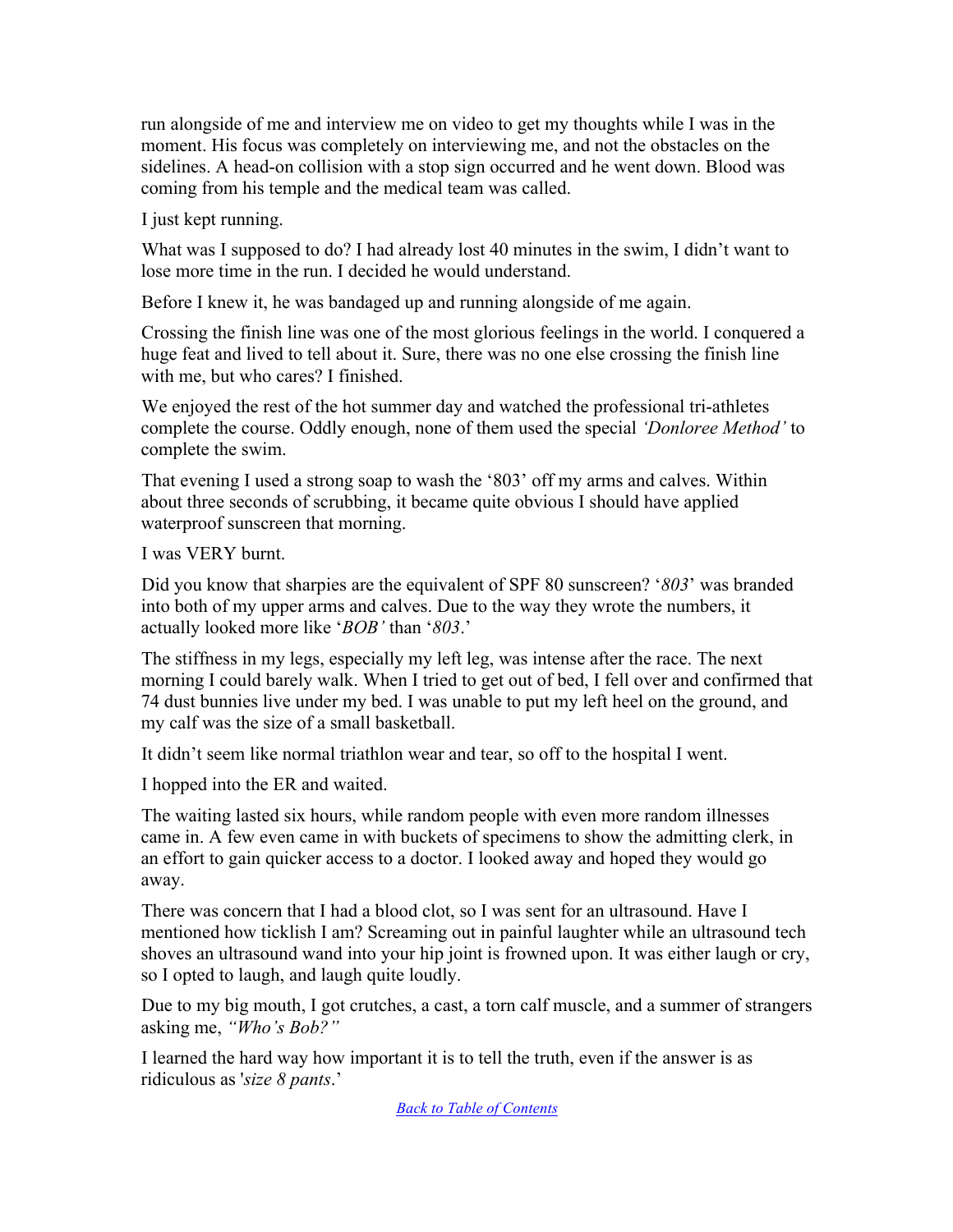# **IT'S ALL GREEK TO ME!**

Sun salutations, warrior pose, downward dog, and tree pose sound like items from a fantasy novel, not a fitness class.

Yoga is a completely different language.

If you tell me to get into a warrior pose, followed by a shooting bow, and then finish it off by saluting the sun, you might as well be speaking Greek. I have no idea what to do, nor can I even start to bend in the ways required to complete randomly named exercises.

Learning a second language is supposed to assist you in becoming a cultured and wellrounded individual, so I decided to give yoga a try.

Upon entering the studio, I was greeted by several calm, bendy people wearing very tight clothing. I suddenly felt like the chubby girl who tries out for cheerleading — awkward, out of place, and not sure what to do next.

While clutching a Pilates mat to my chest, I noticed the bendy people were gathering yoga supplies of blocks, mats, blankets, pillows, cords, and bolsters from a cart on the wall. This was my first real yoga class, no one told me I needed to bring along a yoga checklist.

Luckily the instructor noticed my anxious stare and grabbed all the necessary supplies for me.

Then the torture began.

She had us bend like circus contortionists, and then told us to rest our head lightly on the floor in front of us. I was already bending as far as womanly possible and my head was a good two feet from even coming close to the floor. It was so absurd that I started to giggle. Intuitively, I had a sense that laughing in the calm, unhurried space of yoga class would be unacceptable, so I desperately tried to hold it in. Unfortunately, the laughter came out in pressured bursts with large amounts of spit.

My uncontrollable giggling was not appreciated. I quickly sobered up by thinking about sad things, like never being able to eat chocolate again.

She instructed us to do completely impossible things while saying all manner of words with more vowels than consonants, and at least 12 syllables.

Due to my lack of fluency in the yoga language, I covertly watched to see what the rest of the class did, and desperately tried to mimic their movements.

At the end of class, we did some final stretches to '*completely loosen up'* all our tight muscles. She led us through a stretch that involved putting your left foot on your right knee, bending into a squat, leaning forward, and then merely doing a handstand to deepen the stretch.

Simple…right?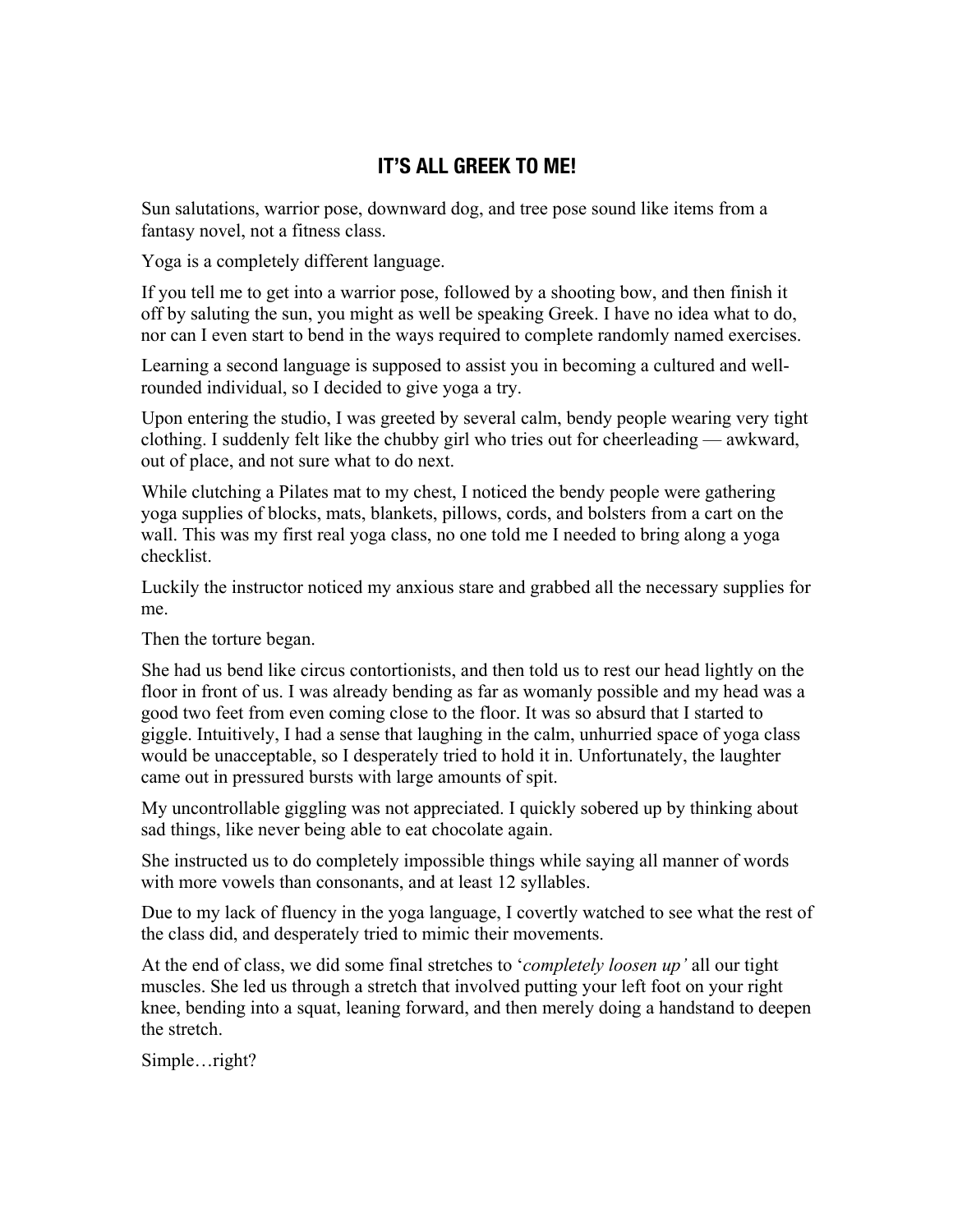I couldn't get past step two in the task. There was no way a pretzel handstand was up next. There are only so many times a woman should risk her life doing stupid things, and this was not one of those times.

Yoga is for masochists.

It's an hour-and-a-half of doing torturous things that are impossible for this woman.

All I can see gaining from yoga is more character, and I've got enough of that to last a lifetime.

I'm saying no to pretzel handstands.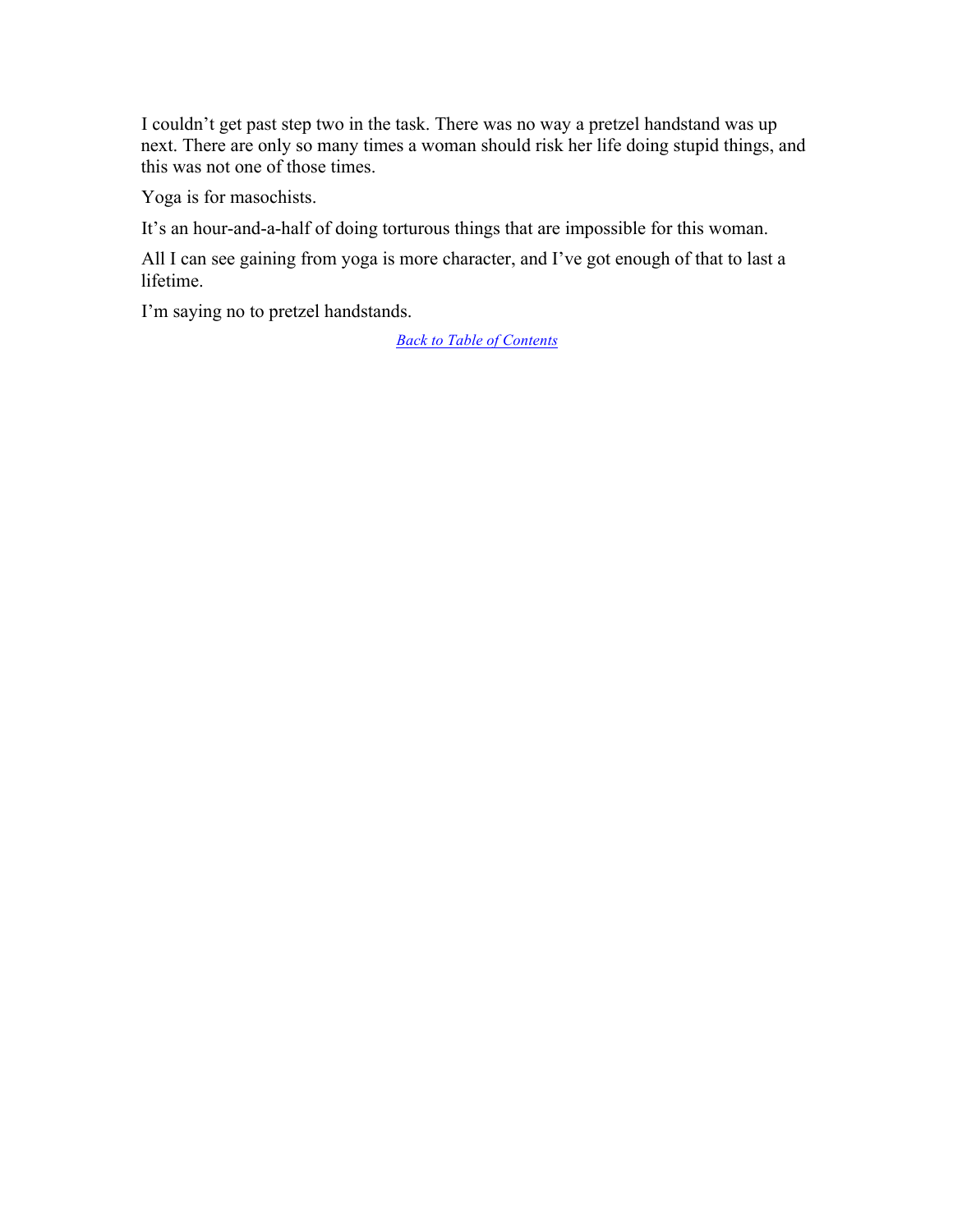# **NOT FOR THE FAINT OF HEART**

There are two different kinds of *"once in a lifetime experiences."* One is a cherished experience that is held close for a lifetime, such as going to the Taj Mahal, seeing the pyramids, or meeting your hero. The other is anything, but cherished. The second kind of experience is an event in your life you desperately pray will never happen again. In fact you go out of your way to make sure it never, ever happens again. You commit whatever resources, time, and energy it takes to ensure that it remains a *'once-in-a-lifetime experience.'*

Step aerobics has become a once-in-a-lifetime experience for me.

My neighbor invited me to go to the local gym with her to spend our evening in a step aerobics class. She promised the class was beginner friendly and easy for everyone, and that people of all levels of fitness were welcome. With her vow of a good time in my back pocket, I grabbed my Nikes and sweat pants and we were on our way.

I followed her with blind faith and abandonment. She had no fear of taking me with her what a naive woman.

Upon arrival, I immediately noticed that I was severely out of place. Everyone else knew each other, and no one offered their gift of friendship to me. Perhaps it was because I was wearing oversized sweat pants and a vintage Ronald McDonald t-shirt that I got eons ago. I didn't get the memo about the fashionable attire required for step aerobics. I held back, hoping the class would start soon.

Suddenly, the gym fell silent as the lithe instructor, fully clad in spandex, walked in. She shouted in a very excited voice to the class, *"Good evening everyone! Please, come and pick out your step and l..e..t..'s g...e...t STARTED!"* While she bounced around at the front, I headed over to pick out a step.

Who knew there were choices?

I was late getting to the step selection location and the only step left was very large and extremely purple. This step was the mother of all steps — a monstrous step. I think that André the Giant is the only person that could have used this step with ease.

I had no other choice but to use André's step and fervently pray God would miraculously lengthen my legs. By the time that I realized the mammoth purple step was my only choice, the rest of the class was already in position, ready to follow the spandex poster girl to better fitness.

I started to hurry towards the back of the class with my step in tow. Apparently I was going too quickly for the gym floor, because suddenly a speed bump appeared out of nowhere.

I promptly tripped and started to hurl towards the earth. I panicked, let go of my huge step, and screamed for help. I had no idea a purple step could make so much noise.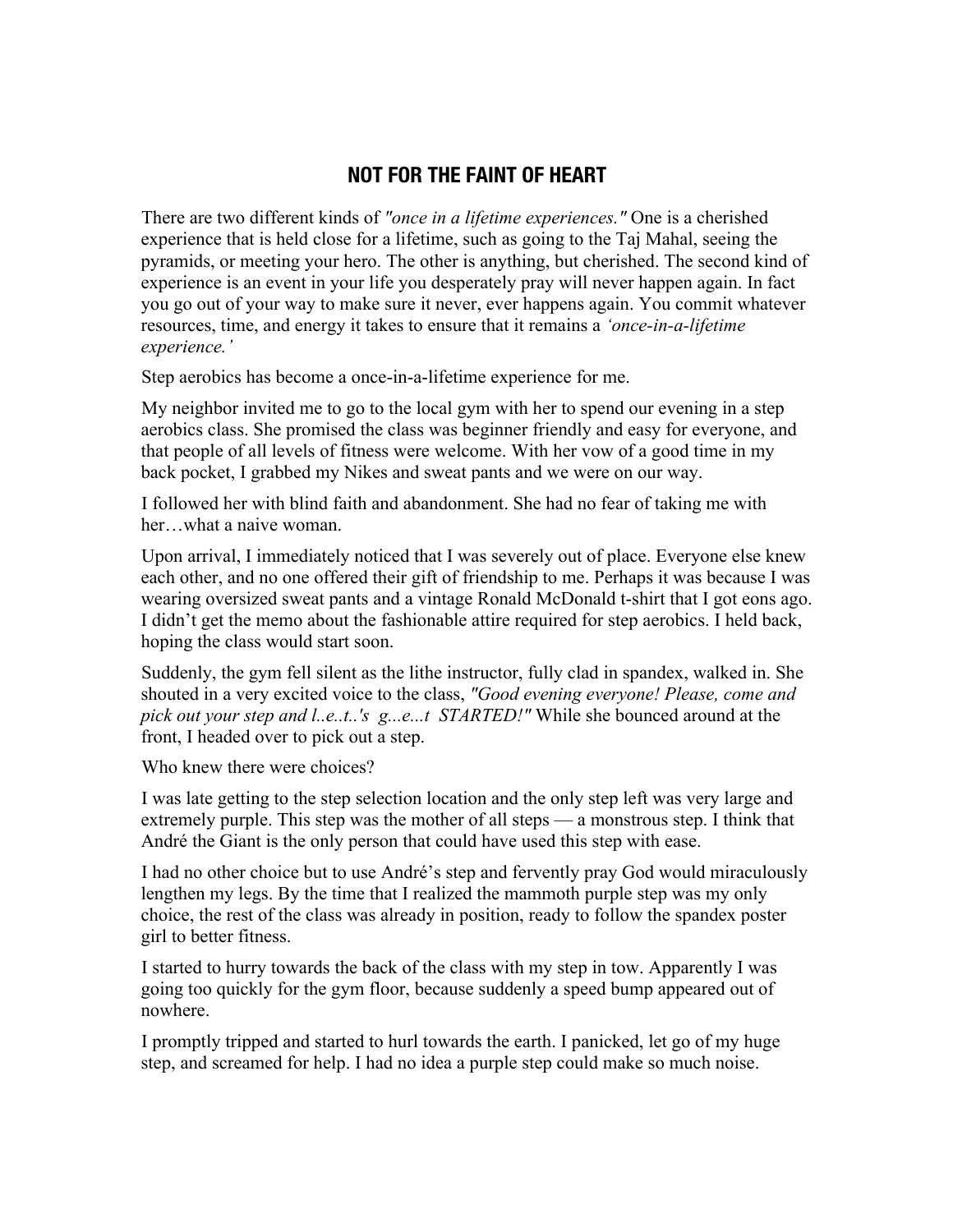After standing up and retrieving the step from hell, I meekly walked towards the back of the class, hoping to become anonymous. Unfortunately, that was no longer an option. The whole class had turned, wide-eyed, to watch my progress with the gym floor.

I humbly took my position in the back row.

Even the instructor seemed at a loss for what to do next. Apparently, it is quite uncouth to throw your step across the gym floor and fall over screaming prior to the start to class. I should have realized that this was only the beginning of losing all my dignity.

After the instructor recovered from her shock, the class got underway. "*Kick! One, two, three, over the box! Whee!!"* she announced, while leaping over her step, hands gracefully flying in the air. As I attempted to leap over the step, my hands flew into the air as well, but it was anything but graceful. No matter how I stepped, leapt, or turned, I was never with the class.

Most of my time in class was spent running circles around the step, trying to get on the correct side, only to realize that the whole class had moved over the other side of the step. A dog chasing its tail would have made more progress than I did that evening.

At the end of class, I was merely dizzy and embarrassed.

The next week when my friend wanted me to go to class with her again, I was somehow too busy to attend.

Every person who is new to step aerobics should be required to pass a clumsiness assessment test prior to enrolling in the class.

It would be simple. Take the test before the start of class and if you score a five or more out of six, you would be unable to participate.

#### **Clumsiness Assessment Test**

Please answer '*Yes'* or '*No'* to the following questions. Receive 1 point for '*Yes'* answers and zero points for '*No'* answers.

- 1. Have you ever tripped over something non-existent in public? (e.g., a crack in the sidewalk)
- 2. Is your purse a menace to all displays in department stores and needs to be checked at the door?
- 3. Do you have a history of tripping up escalators?
- 4. Have you ever lost your shoes and tripped over a curb while crossing the street at a busy intersection downtown, and inadvertently stopped traffic?
- 5. Would people you know well be concerned about your personal safety if you picked up a new sport due to your past clumsiness history?
- 6. Do you blurt out ridiculous comments at least once a day that you wish you could cram back into your face once they've been said?

**0 – 1 Points – Step Freely!** Book yourself in as many step aerobics classes as you want and flaunt your coordination to everyone else in the class.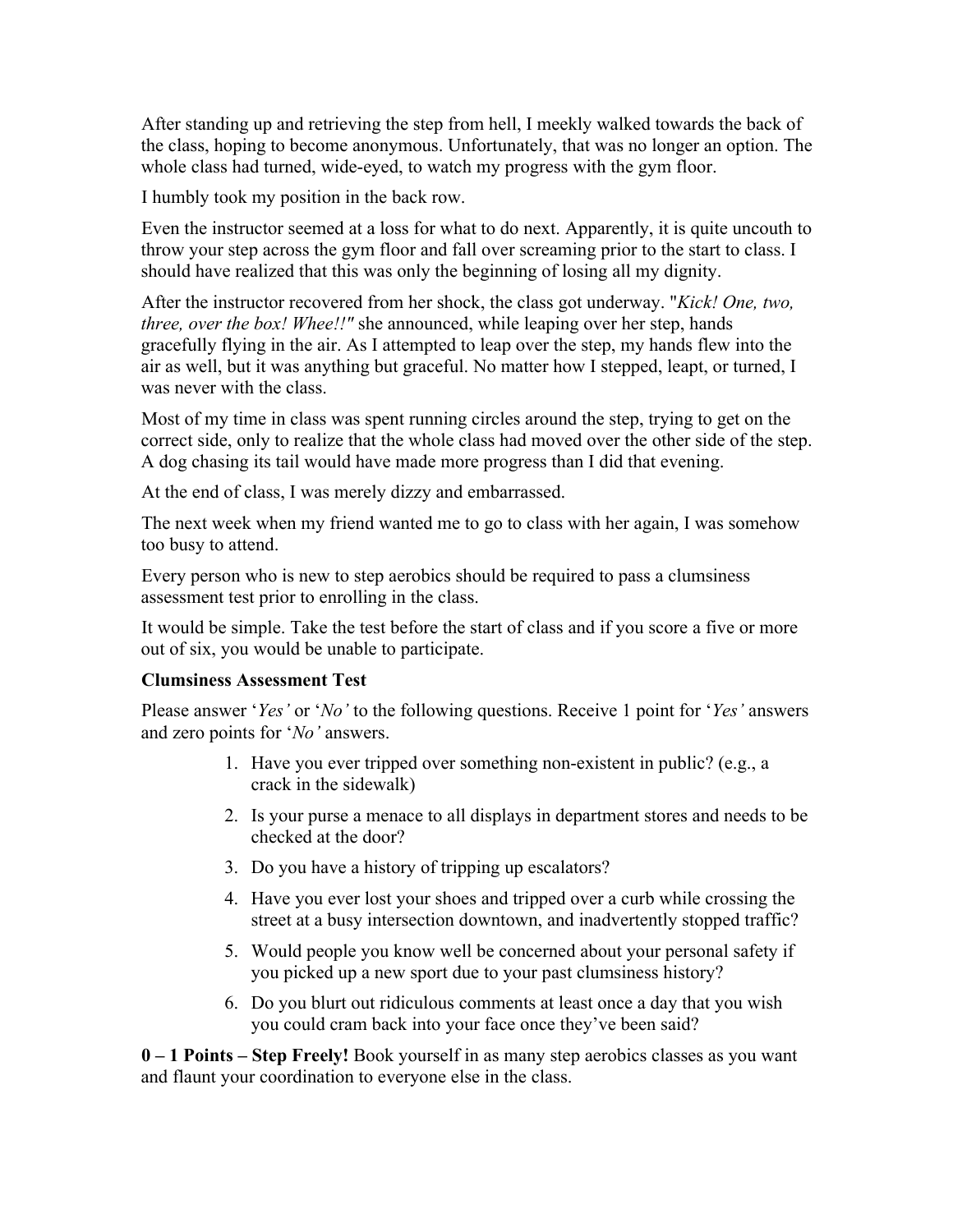**2 – 3 Points – Step Cautiously.** Try one class and see what happens. It is unlikely that you will be cursed with a step aerobics mishap, but give special care and consideration while in class.

**4 – 5 Points – Step Fearfully.** Be afraid of what may possibly happen if you go to a step aerobics class. There is a 17.49386% chance that nothing crazy will happen to you, but do you really want to risk it?

**6 Points – Don't Step!** We are twins separated at birth! Avoid all group exercise classes — they are a threat to your health and the health of others.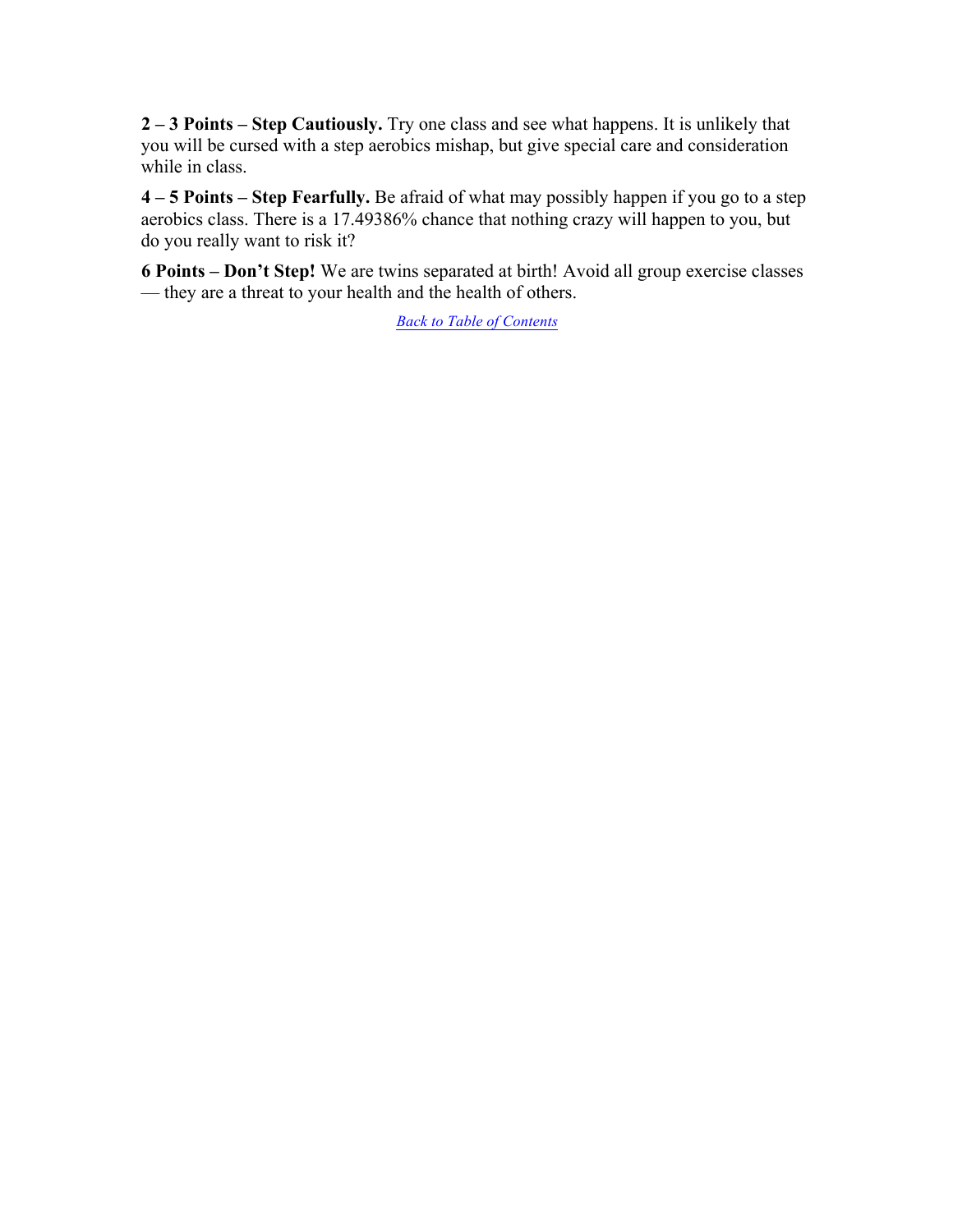# **RIDICULOUS RULES**

Most Christmases my family goes bowling at least once over the holidays. For some reason, it is a family tradition to pay money to wear someone else's shoes and throw balls at wobbly pins.

Bowling is fun, but rather ridiculous for several reasons.

#### **Reason #1**

You have to rent shoes. When you go bowling you *must* to wear shoes that 8,000 other people have worn, that are still warm and a bit gooey from the disinfectant that was just sprayed in the shoe. Why? What are my non-marking tennis shoes going to do out there in bowling land? Not only do you have to wear the horrible shoes, but you also have to pay the bowling alley to wear them.

It just doesn't add up.

#### **Reason #2**

There are way too many rules regarding the wooden floor area that makes up the bowling lanes.

Above every lane a sign is posted that reads, "*Do Not Cross White Line.*"

What is going to happen if you step across the line? Is there a secret infrared light that detects when even a toe has broken the rule? Does a silent alarm go off and the bowling police come escort you out of the bowling alley? It is completely over the top.

Nor can you have food in the bowling area.

If you want a snack, you have to sit 20 feet away from your friends. Eating people are segregated from the non-eaters. If you want to share a plate of nachos with someone, you must notify them when you're leaving the snacking area to go bowling so they can supervise the snack. The notification process usually involves bellowing loud enough so that people three lanes over can hear.

"*Hey Frank, FRANK! I am up next, do you want any of these nachos?"*

It's important to notify your friends when you are leaving the snack post, lest the server comes to take your nachos away.

#### **Reason #3**

The whole point of the game is to huck a heavy rock straight down a very long strip of hard wood to knock down the ten pins (or five pins, depending what country you're in) all at once. I have a feeling this sport was created about 300 years ago in a small village somewhere.

So, there we all were, the whole family, with our rented clown shoes on and bowling balls in hand. We began throwing our bowling balls down the long lane with much hilarity.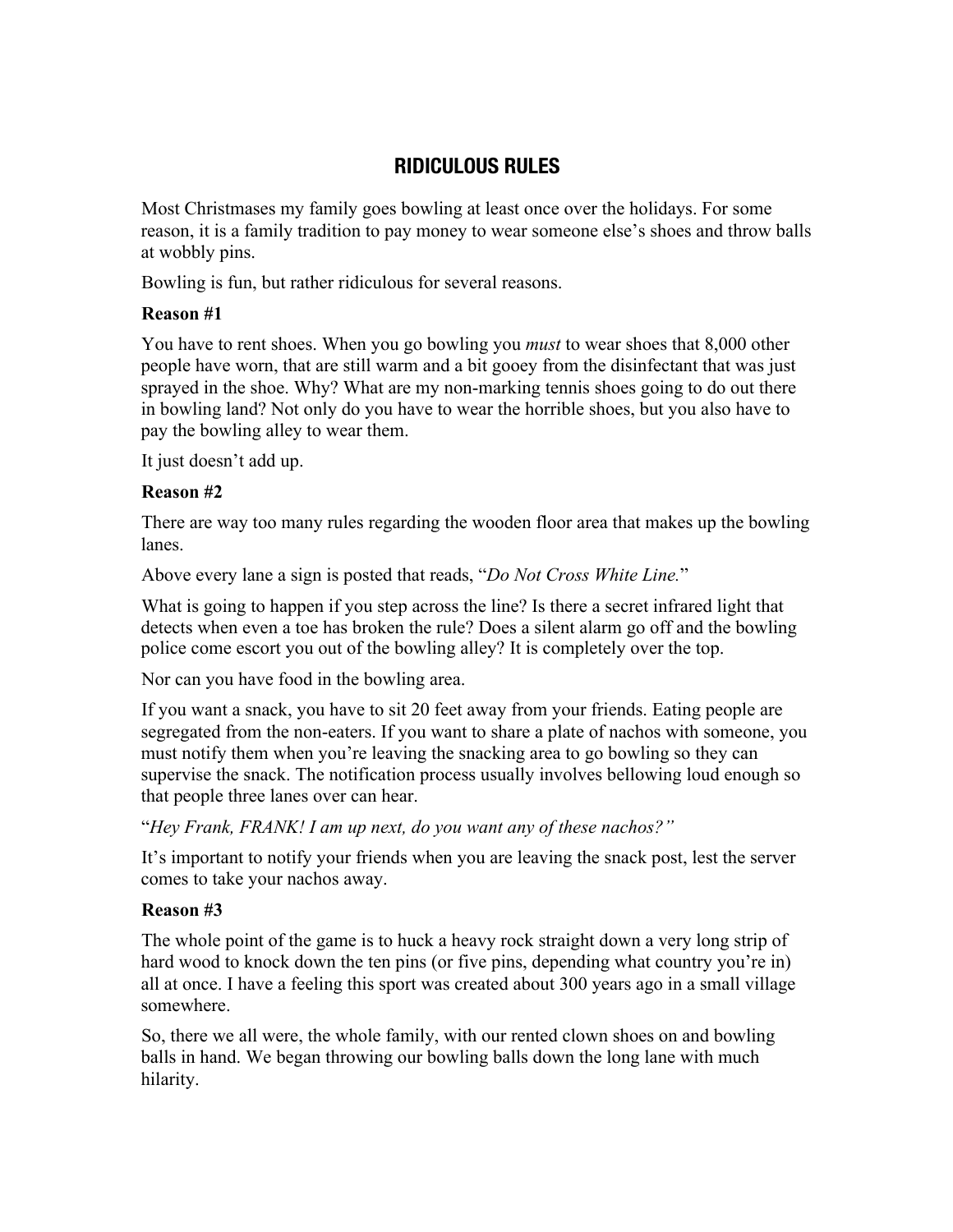At the age of thirteen, I got over the fear of sticking my fingers in the dark, unknown bowling ball holes and began to throw the ball like most normal people. No longer was I relegated to walking up to the white line, bending over at the waist and rolling the ball down the lane with a good heave-ho!

On this particular day, I was bowling with confidence. I grabbed my ten-pound purple and green psychedelic colored ball, took a few confident strides and tossed the ball down the lane with flair.

My husband, sportsperson extraordinaire, is always telling me how important it is to follow through when playing sports. I could hear his patient voice in my head and continued my forward stride after releasing the ball. Then, unbeknownst to me, my right foot crossed that sacred white line of the bowling lane only to be followed by my left.

Suddenly it was as though I was on ice skates.

The bowling people had the lane waxed to a high sheen and my rented clown shoes were no match for glass-like surface. My follow-through was now pushing me forward, down the bowling lane, towards the pins. I was unable to get any footing and was tripping forward from the immense momentum my follow-through created.

I made a split-second decision to lean backwards in an effort counteract the forward momentum and stop the crazed, head-first careening down the bowling lane.

Sometimes the quick decisions made in life aren't always the best ones. In my panic, I over-compensated on mid-flight correction. I ended up going straight backwards onto my butt with my head cracking the bowling lane a split second later. It happened so fast that my arms didn't have a chance to catch my fall.

Most people didn't notice the deafening noise my head made on the lane because it was the exact sound of a dropped bowling ball.

Once I stopped seeing stars, I opened my eyes to see my whole family peering down at me in complete horror and shock.

My body was strewn across the bowling lane, a solid eight feet from the white line. I remained horizontal, unable to move from both pain and embarrassment.

Darn follow through!

The craziness of the situation hit me and I started laughing uncontrollably. The pain radiating from my head and the large amount of wax on the lane made my attempts to stand up futile.

In order to move the laughing woman off the lane, my family decided to push me down the lane on my butt. As I was being slid to my seat, I noticed ten lanes of people had stopped bowling to watch my latest fiasco. A panicked bowling alley employee ran over in a tizzy and started yelling something about calling an ambulance. In between my laughter and shame, I assured her that I was okay and to cancel the 911 call. She seemed relieved, mostly because she realized I wasn't going to sue the bowling alley. What would I sue for? Allowing ridiculous and clumsy people such as myself into the bowling alley?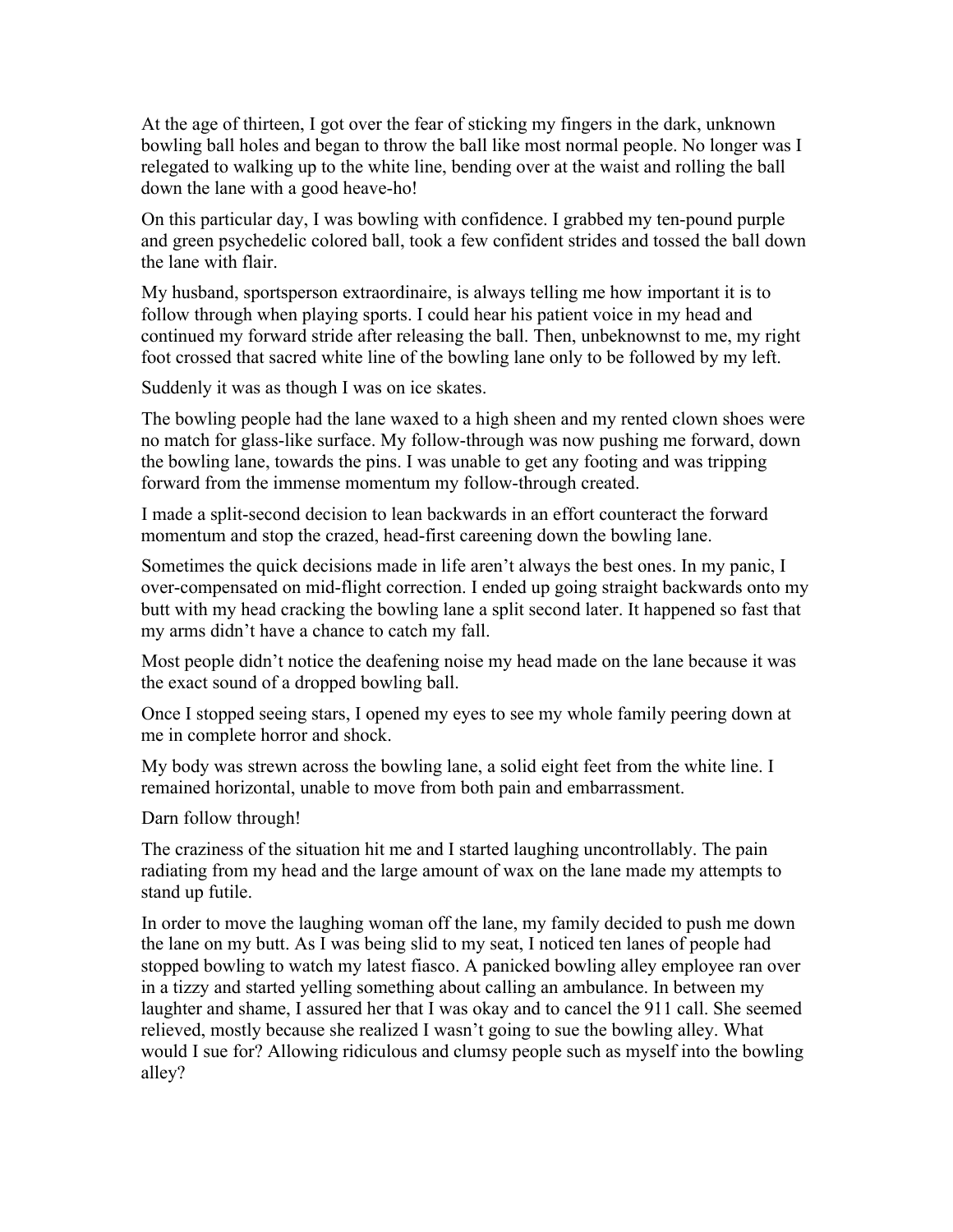The next day when I could barely move my neck from the whiplash I received while bowling, all I could see in my mind's eye was that sign mocking me:

*"Do Not Cross White Line"*

No kidding.

Who knew not following this rule would cause such pain?

My new motto in life: *"Do what the sign says, no matter how ridiculous it seems!"*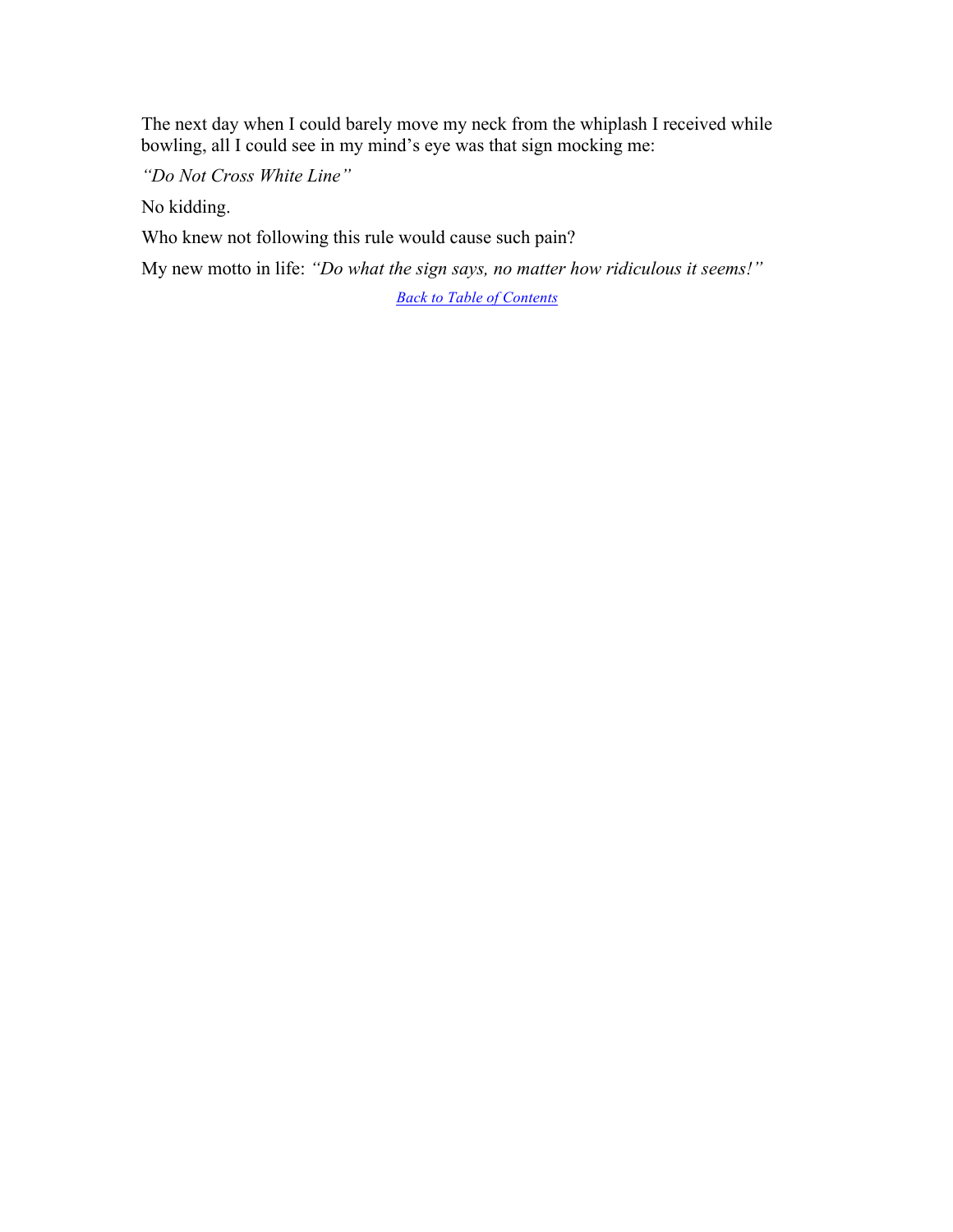# **I DO NOT LOVE KAYAKING**

Many people start things, stop them, and start them again.

Myself included.

Heck, I have a partially knitted sweater still *'in progress'* from Christmas 2009. It has been so left for so long that I am going to have to start over because by now I am most likely knitting the wrong size.

In the very wise words of my mom, *"The road to hell is paved with good intentions."*

Or in my case, half-knitted projects.

The problem with stopping is, when you start again, you don't always get to pick up where you left off.

One of the activities I started, stopped, and hope to never, ever start again was an attempt to spend time with my husband while doing something he enjoyed.

Good wives kayak.

We signed up for an introductory class that started in a swimming pool and eventually made its way to the North Saskatchewan River.

Have I mentioned that I loathe boats?

I am deathly afraid of boats. If you ever hear panicked screaming coming from a canoe in the middle of a completely calm lake, I am in the boat. I would prefer to swim across a lake than get in a boat to cross it.

In my opinion, sitting in a boat is the same as *'Meeting Jesus face-to-face.'*

On the first day of class, happy, boat loving, people wearing neoprene, shook my hand while the arms of their wetsuits wildly flopped around their knees. I felt out of place in my tankini.

Each class had an instructional portion and a practical portion.

During the instructional time, we learned about things like the biomechanics of rolling your kayak, keeping your food dry while on the river, and how to avoid being trapped by a '*death machine*' in white water. Wet peanut butter and jam sandwiches are something a woman can overcome, but a '*death machine*'?

I did not feel reassured.

The practical portions were done in the pool. Once I was strapped into the extremely small kayak, I promptly began to sweat right through the neoprene skirt. Luckily, the sweat was quickly washed away by my first *'how to roll your kayak*' lesson.

Everyone in the class had rolled their kayak, moved on to practicing paddling techniques, and were enjoying the class.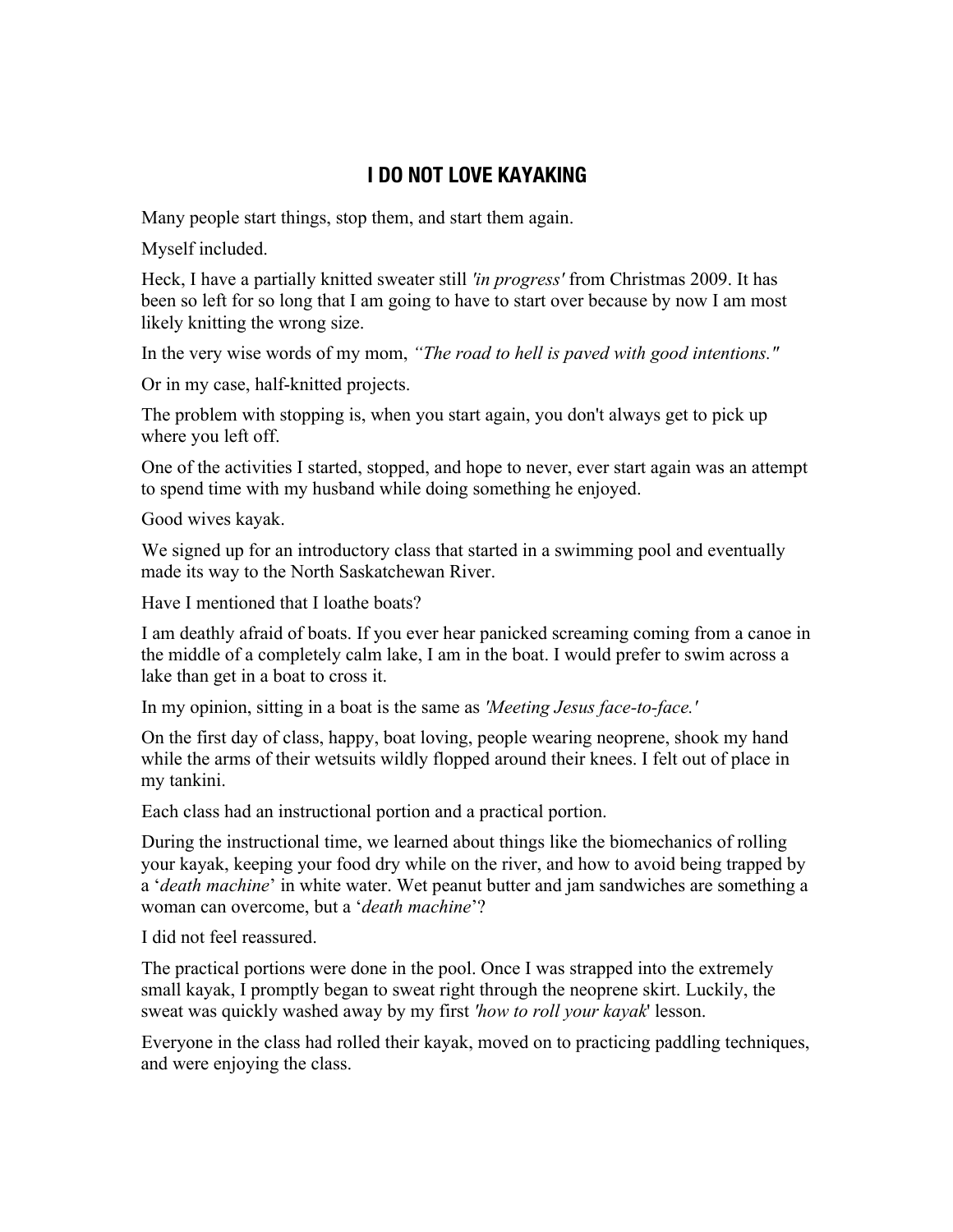I was unable to loosen my death grip from the sides of the kayak while bobbing up and down in the shallow end of the pool. Short, forced breaths kept bursting through my lips while I tried to convince myself to go for it.

By this time, I had earned a one-on-one lesson with one of the instructors.

After 25 minutes of coaxing, head shaking, and avoiding, she just flipped my boat.

Thank goodness, someone created an easy-to-find loop so I could quickly pull the release hatch on the *'skirt'* and avoid dying a very wet and upside down kind of death.

Did you know that unless you have gills, breathing under water is impossible?

I rewarded her act of daring with a strangle hold and spluttering screams that most likely left her partially deaf in her right ear.

I swallowed half that pool the first night of class.

By the fourth class, the panic attacks in the change room were lessening and I stopped drinking most of the pool. Finally, we graduated to the real world and took our kayaks out to the North Saskatchewan River.

I fasted and prayed for God to send me an epic illness the night before class. My fervent prayers went unanswered.

There was no reason not to go to class, other than cowardice, so I arrived with my neoprene on ready to meet Jesus face-to-face.

I sat in the kayak and screamed as the current took me down river.

Some important lessons were learned that night.

#### **Lesson #1**

If you just sit there and complain, you are at the mercy of the current. For pity sake, put your paddle in the river.

#### **Lesson #2**

Paddling up river is hard work. You have to be stronger than the current to make any gains.

#### **Lesson #3**

As soon as you stop paddling, you begin to lose ground. Whatever you do, don't stop paddling.

#### **Lesson #4**

No one appreciates a screamer.

#### **Lesson #5**

If boats make you hyperventilate, whitewater kayaking isn't the smartest idea. Do something you love.

I returned my boat to the head kayaker and went to find my knitting needles. I had a sweater to finish.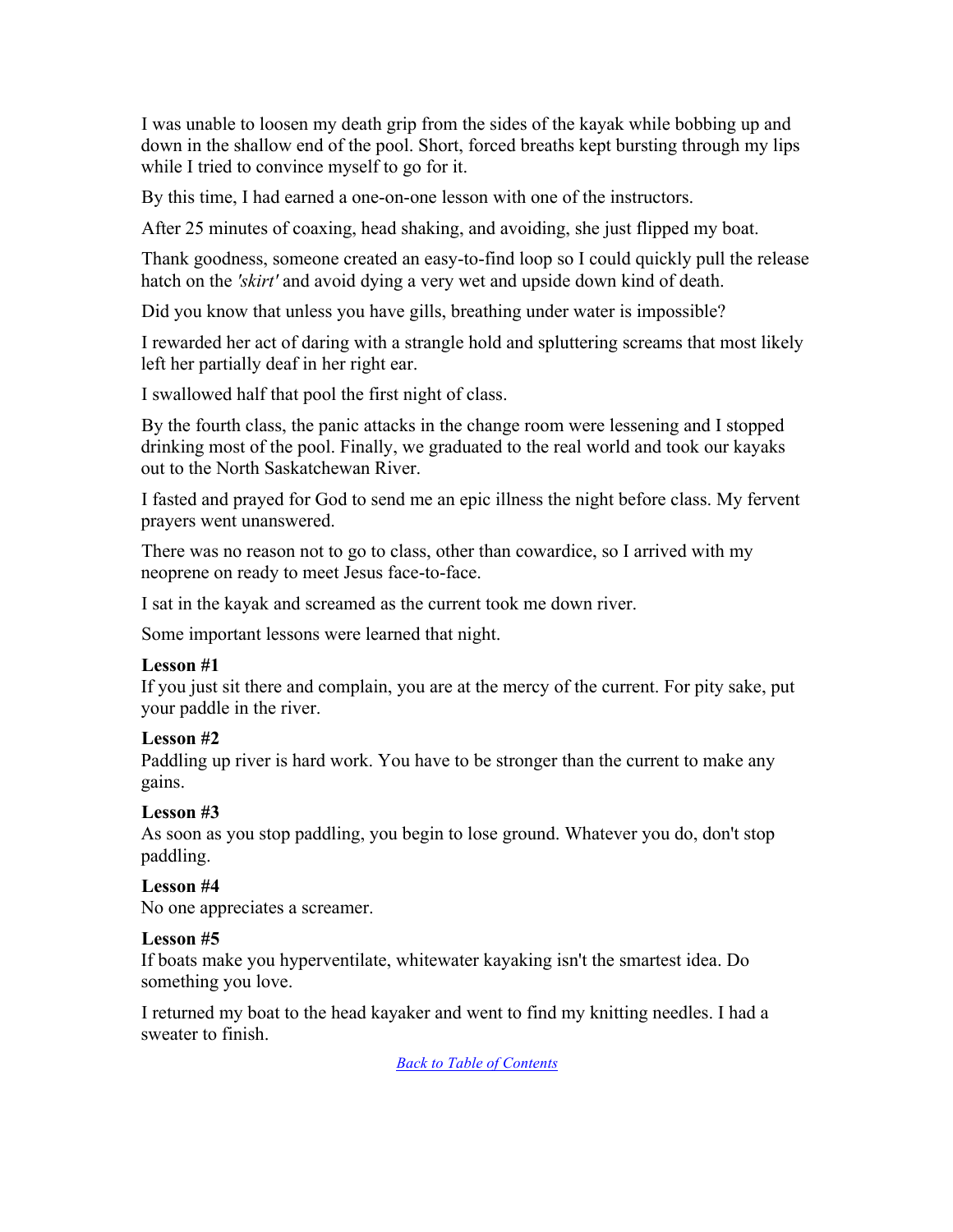# **MYTH BUSTING**

The women on the cover of magazines aren't that fabulously fat free in real life. All their cellulite, muffin tops, flabby arms, dimples, and imperfections have been airbrushed away into oblivion.

It isn't real.

On the other hand, cheesecake is real and fabulous. So have a slice, not just a sliver, and enjoy the journey called life.

Fulfillment and joy comes from living out your life's purpose and being who you are, even if it means you ride in an ambulance, nearly fall off a ski lift, or scream bloody murder while drifting down river on a kayak.

Live, love yourself, and laugh. Life is too short to obsess over a dress size.

And eat some cheesecake!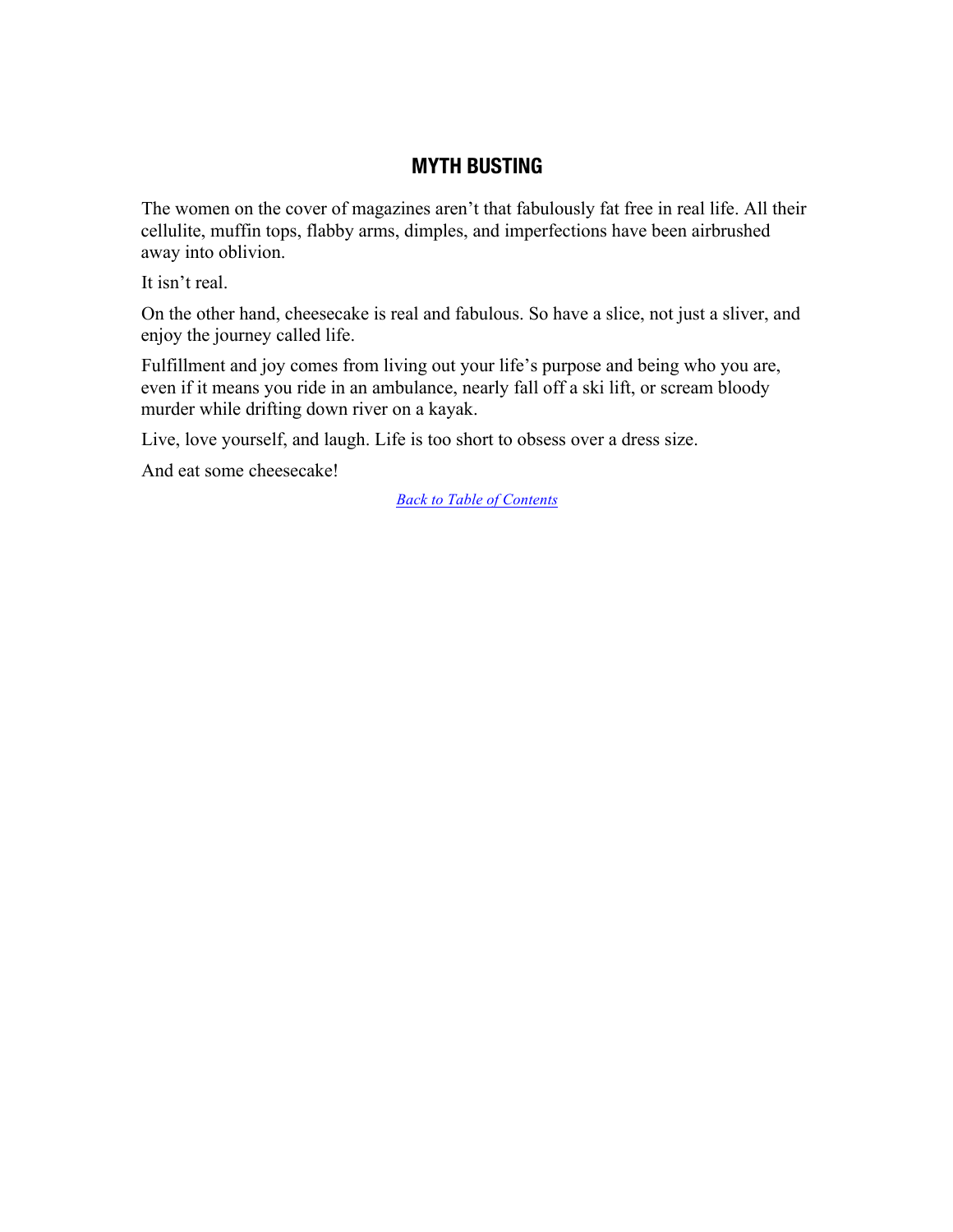### **CONFESSIONS**

I dislike running immensely.

Sometimes I drive over the speed limit.

My name really is Donloree.

Cheesecake, chocolate, and peanut butter are my kryptonite.

If I can't beat 'em, I buy cute shoes.

I truly hate static cling.

I bring large purses to weddings, just in case the favors are chocolate and there are extras lying around at the end of the night.

Sometimes I daydream what it would be like to be normal, then I fall asleep from sheer boredom.

If you tell me you can eat whatever you want and stay slim, I won't like you.

All of the events in this book actually happened.